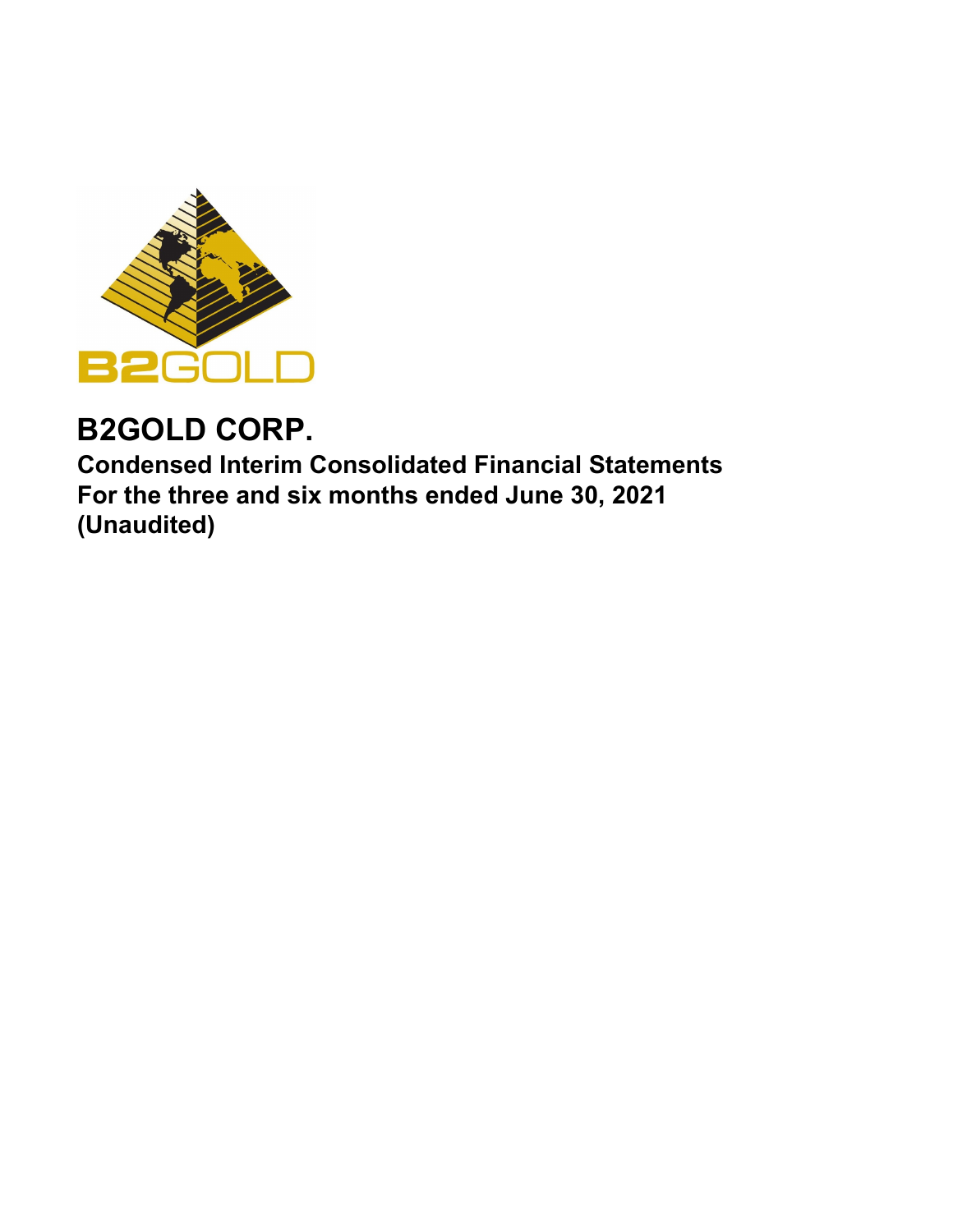# **B2GOLD CORP. CONDENSED INTERIM CONSOLIDATED STATEMENTS OF OPERATIONS FOR THE THREE AND SIX MONTHS ENDED JUNE 30**

(Expressed in thousands of United States dollars, except per share amounts) (Unaudited)

|                                                                                 |    | For the three<br>months ended<br><b>June 30, 2021</b> |    | For the three<br>months ended<br>June 30, 2020 |    | For the six<br>months ended<br>June 30, 2021 |    | For the six<br>months ended<br>June 30, 2020 |  |
|---------------------------------------------------------------------------------|----|-------------------------------------------------------|----|------------------------------------------------|----|----------------------------------------------|----|----------------------------------------------|--|
| Gold revenue                                                                    | \$ | 362,990                                               | \$ | 441,939                                        | \$ | 725,292                                      | \$ | 822,237                                      |  |
| <b>Cost of sales</b>                                                            |    |                                                       |    |                                                |    |                                              |    |                                              |  |
| Production costs                                                                |    | (132, 293)                                            |    | (96, 987)                                      |    | (243, 925)                                   |    | (188, 543)                                   |  |
| Depreciation and depletion                                                      |    | (77, 809)                                             |    | (75, 582)                                      |    | (144, 536)                                   |    | (146, 194)                                   |  |
| Royalties and production taxes                                                  |    | (24, 671)                                             |    | (31, 234)                                      |    | (51, 197)                                    |    | (56, 965)                                    |  |
| <b>Total cost of sales</b>                                                      |    | (234, 773)                                            |    | (203, 803)                                     |    | (439, 658)                                   |    | (391, 702)                                   |  |
| Gross profit                                                                    |    | 128,217                                               |    | 238,136                                        |    | 285,634                                      |    | 430,535                                      |  |
| General and administrative                                                      |    | (10, 518)                                             |    | (8,062)                                        |    | (20, 616)                                    |    | (18, 250)                                    |  |
| Share-based payments (Note 9)                                                   |    | (8,673)                                               |    | (7, 440)                                       |    | (9,839)                                      |    | (11,087)                                     |  |
| Community relations                                                             |    | (733)                                                 |    | (492)                                          |    | (1, 314)                                     |    | (4,226)                                      |  |
| Foreign exchange losses                                                         |    | (4, 534)                                              |    | (3, 101)                                       |    | (1,040)                                      |    | (4, 333)                                     |  |
| Share of net income (loss) of associate                                         |    | 4,281                                                 |    | (3,765)                                        |    | 9,347                                        |    | 2,635                                        |  |
| Other                                                                           |    | 547                                                   |    | (3, 855)                                       |    | (3, 409)                                     |    | (4, 428)                                     |  |
| <b>Operating income</b>                                                         |    | 108,587                                               |    | 211,421                                        |    | 258,763                                      |    | 390,846                                      |  |
| Interest and financing expense                                                  |    | (3,049)                                               |    | (5,051)                                        |    | (5, 945)                                     |    | (9,568)                                      |  |
| Gains (losses) on derivative instruments                                        |    | 9,491                                                 |    | 3,430                                          |    | 17,540                                       |    | (11, 412)                                    |  |
| Other                                                                           |    | 454                                                   |    | 1,108                                          |    | 116                                          |    | 929                                          |  |
| Income from operations before taxes                                             |    | 115,483                                               |    | 210,908                                        |    | 270,474                                      |    | 370,795                                      |  |
| Current income tax, withholding and other taxes (Note 13)                       |    | (50, 470)                                             |    | (82, 229)                                      |    | (91, 596)                                    |    | (145, 699)                                   |  |
| Deferred income tax recovery (expense) (Note 13)                                |    | 8,969                                                 |    | 9,282                                          |    | (6,064)                                      |    | (4, 127)                                     |  |
| Net income for the period                                                       | \$ | 73,982                                                | \$ | 137,961                                        | \$ | 172,814                                      | \$ | 220,969                                      |  |
| <b>Attributable to:</b>                                                         |    |                                                       |    |                                                |    |                                              |    |                                              |  |
| Shareholders of the Company                                                     | \$ | 68,457                                                | \$ | 124,446                                        | \$ | 160,012                                      | \$ | 196,733                                      |  |
| Non-controlling interests (Note 10)                                             |    | 5,525                                                 |    | 13,515                                         |    | 12,802                                       |    | 24,236                                       |  |
| Net income for the period                                                       | \$ | 73,982                                                | \$ | 137,961                                        | \$ | 172,814                                      | \$ | 220,969                                      |  |
| Earnings per share<br>(attributable to shareholders of the Company) (Note 9)    |    |                                                       |    |                                                |    |                                              |    |                                              |  |
| Basic                                                                           | \$ | 0.07                                                  | \$ | 0.12                                           | \$ | 0.15                                         | \$ | 0.19                                         |  |
| <b>Diluted</b>                                                                  | \$ | 0.06                                                  | \$ | 0.12                                           | \$ | 0.15                                         | \$ | 0.19                                         |  |
| Weighted average number of common shares outstanding<br>(in thousands) (Note 9) |    |                                                       |    |                                                |    |                                              |    |                                              |  |
| Basic                                                                           |    | 1,053,054                                             |    | 1,040,661                                      |    | 1,052,303                                    |    | 1,037,847                                    |  |
| <b>Diluted</b>                                                                  |    | 1,063,900                                             |    | 1,058,388                                      |    | 1,063,542                                    |    | 1,053,696                                    |  |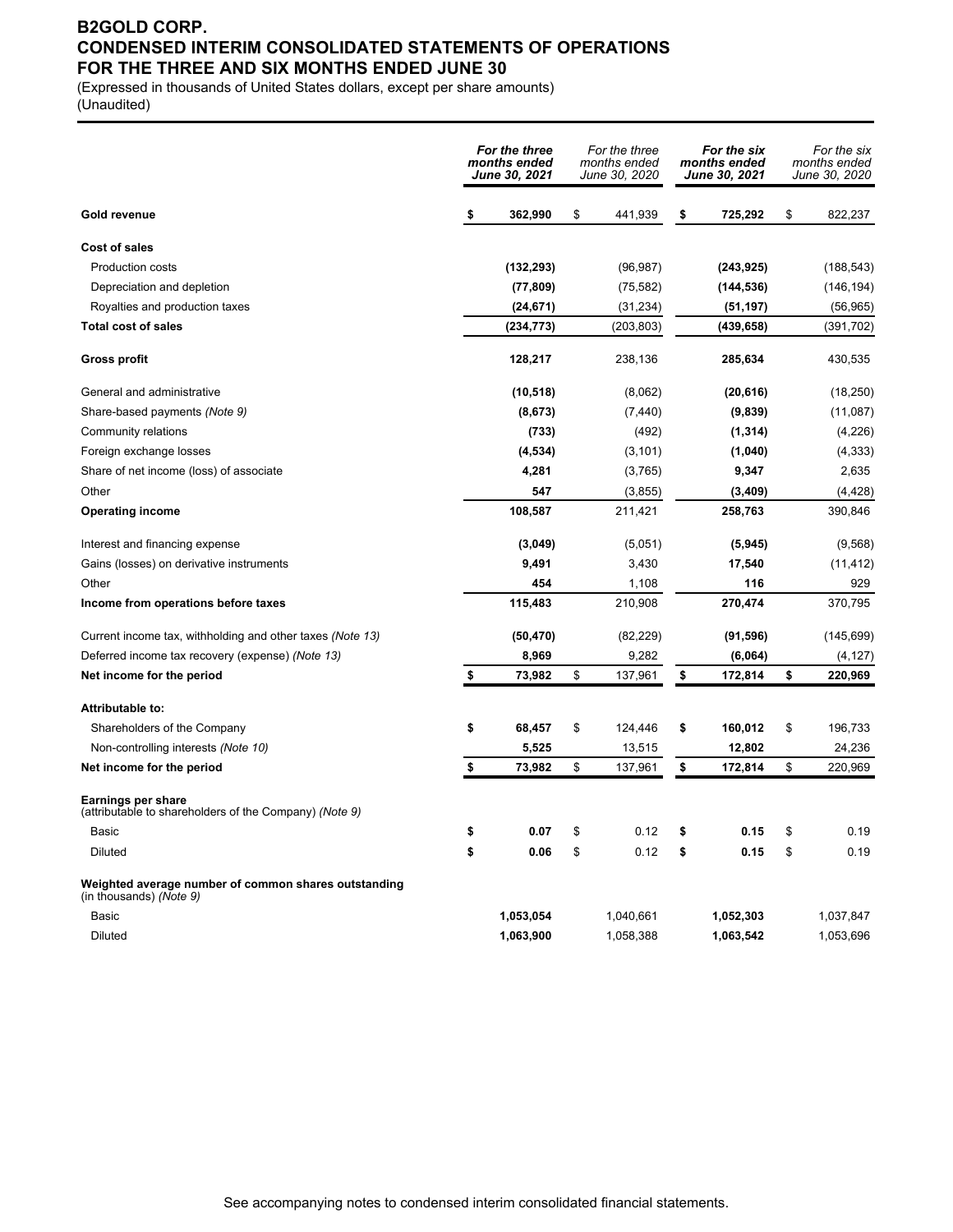# **B2GOLD CORP. CONDENSED INTERIM CONSOLIDATED STATEMENTS OF COMPREHENSIVE INCOME FOR THE THREE AND SIX MONTHS ENDED JUNE 30**

(Expressed in thousands of United States dollars)

(Unaudited)

|                                                                 | For the three<br>For the three<br>months ended<br>months ended<br>June 30, 2021<br>June 30, 2020 |        |    | For the six<br>months ended<br>June 30, 2021 |    | For the six<br>months ended<br>June 30, 2020 |     |         |
|-----------------------------------------------------------------|--------------------------------------------------------------------------------------------------|--------|----|----------------------------------------------|----|----------------------------------------------|-----|---------|
| Net income for the period                                       | S                                                                                                | 73.982 | \$ | 137,961                                      | \$ | 172,814                                      | \$  | 220,969 |
| Other comprehensive income (loss)                               |                                                                                                  |        |    |                                              |    |                                              |     |         |
| Items that will not be subsequently reclassified to net income: |                                                                                                  |        |    |                                              |    |                                              |     |         |
| Unrealized gain (loss) on investments                           |                                                                                                  | 1,421  |    | 1,276                                        |    | (639)                                        |     | 525     |
| Other comprehensive income (loss) for the period                |                                                                                                  | 1,421  |    | 1,276                                        |    | (639)                                        |     | 525     |
| Total comprehensive income for the period                       |                                                                                                  | 75,403 | \$ | 139,237                                      | S  | 172,175                                      | \$  | 221,494 |
| Other comprehensive income (loss) attributable to:              |                                                                                                  |        |    |                                              |    |                                              |     |         |
| Shareholders of the Company                                     | \$                                                                                               | 1,421  | \$ | 1,276                                        | S  | (639)                                        | -\$ | 525     |
| Non-controlling interests                                       |                                                                                                  |        |    |                                              |    |                                              |     |         |
|                                                                 | S                                                                                                | 1,421  | \$ | 1,276                                        | S  | (639)                                        | \$  | 525     |
| Total comprehensive income attributable to:                     |                                                                                                  |        |    |                                              |    |                                              |     |         |
| Shareholders of the Company                                     | \$                                                                                               | 69.878 | \$ | 125.722                                      | S  | 159,373                                      | \$  | 197,258 |
| Non-controlling interests                                       |                                                                                                  | 5,525  |    | 13,515                                       |    | 12,802                                       |     | 24,236  |
|                                                                 |                                                                                                  | 75,403 | \$ | 139,237                                      | \$ | 172,175                                      | \$  | 221,494 |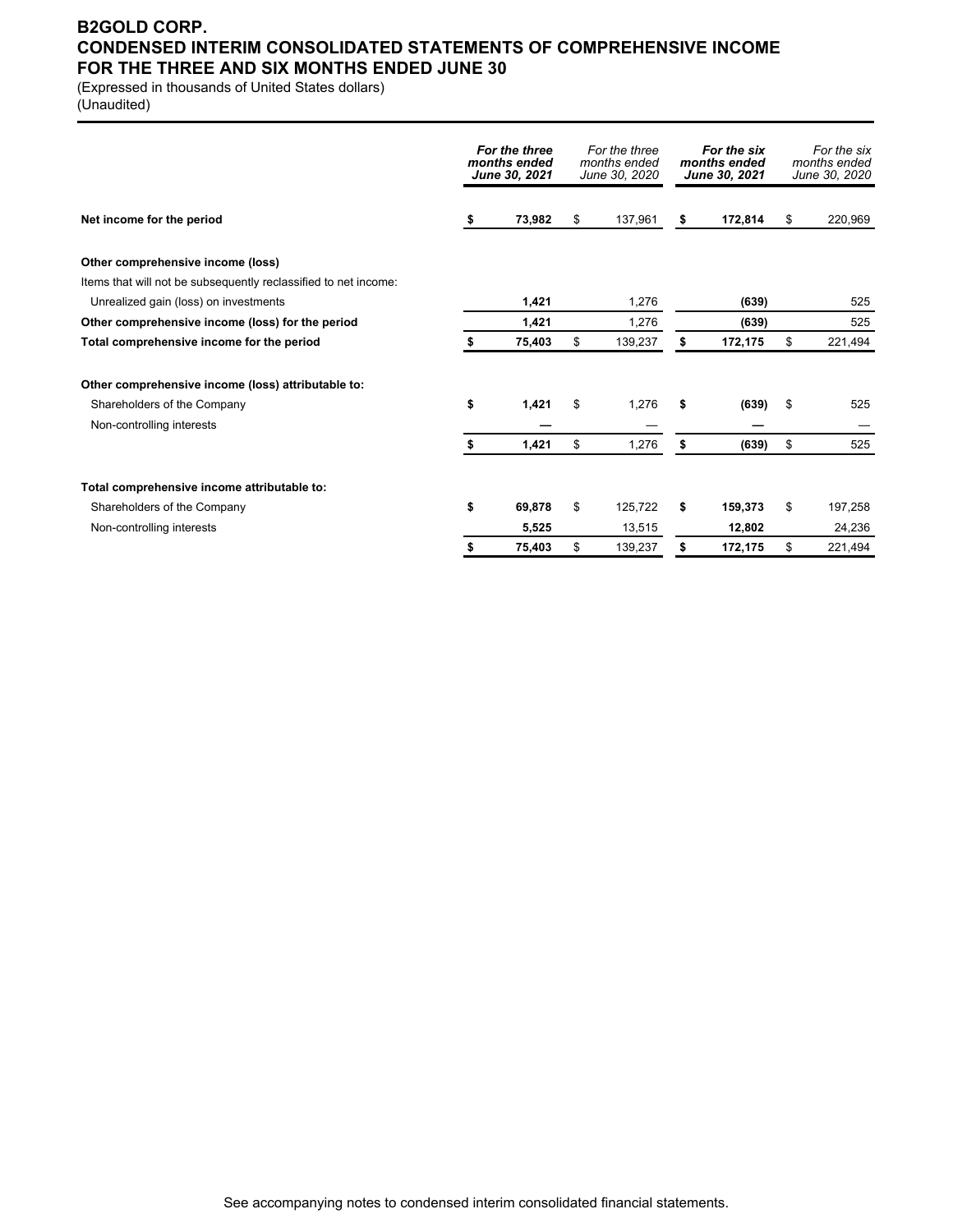# **B2GOLD CORP. CONDENSED INTERIM CONSOLIDATED STATEMENTS OF CASH FLOWS FOR THE THREE AND SIX MONTHS ENDED JUNE 30**

(Expressed in thousands of United States dollars)

(Unaudited)

|                                                              | For the three<br>months ended<br>June 30, 2021 |            | For the three<br>months ended<br>June 30, 2020 |           | For the six<br>months ended<br>June 30, 2021 |            | For the six<br>months ended<br>June 30, 2020 |            |
|--------------------------------------------------------------|------------------------------------------------|------------|------------------------------------------------|-----------|----------------------------------------------|------------|----------------------------------------------|------------|
| <b>Operating activities</b>                                  |                                                |            |                                                |           |                                              |            |                                              |            |
| Net income for the period                                    | \$                                             | 73,982     | \$                                             | 137,961   | \$                                           | 172,814    | \$                                           | 220,969    |
| Mine restoration provisions settled                          |                                                |            |                                                | (19)      |                                              |            |                                              | (208)      |
| Non-cash charges, net (Note 14)                              |                                                | 67,847     |                                                | 74,891    |                                              | 143,046    |                                              | 179,420    |
| Changes in non-cash working capital (Note 14)                |                                                | (146, 112) |                                                | 28,558    |                                              | (170, 978) |                                              | 60,301     |
| Changes in long-term value added tax receivables             |                                                | (4,033)    |                                                | (3,302)   |                                              | (7, 344)   |                                              | (6, 180)   |
| Cash (used) provided by operating activities                 |                                                | (8, 316)   |                                                | 238,089   |                                              | 137,538    |                                              | 454,302    |
| <b>Financing activities</b>                                  |                                                |            |                                                |           |                                              |            |                                              |            |
| Revolving credit facility drawdowns (Note 8)                 |                                                |            |                                                | 250,000   |                                              |            |                                              | 250,000    |
| Repayment of revolving credit facility (Note 8)              |                                                |            |                                                |           |                                              |            |                                              | (25,000)   |
| Repayment of equipment loan facilities (Note 8)              |                                                | (7, 343)   |                                                | (4,937)   |                                              | (14, 570)  |                                              | (15, 733)  |
| Interest and commitment fees paid                            |                                                | (822)      |                                                | (4, 128)  |                                              | (1,733)    |                                              | (7,904)    |
| Cash proceeds from stock option exercises (Note 9)           |                                                | 1,082      |                                                | 11,121    |                                              | 1,834      |                                              | 27,465     |
| Dividends paid (Note 9)                                      |                                                | (41, 893)  |                                                |           |                                              | (83,965)   |                                              | (10, 368)  |
| Principal payments on lease arrangements (Note 8)            |                                                | (693)      |                                                | (816)     |                                              | (1, 428)   |                                              | (1,645)    |
| Distributions to non-controlling interests (Note 10)         |                                                | (7, 234)   |                                                |           |                                              | (9, 234)   |                                              |            |
| Restricted cash movement                                     |                                                | 388        |                                                | 174       |                                              | 499        |                                              | 2,278      |
| Cash (used) provided by financing activities                 |                                                | (56, 515)  |                                                | 251,414   |                                              | (108, 597) |                                              | 219,093    |
| <b>Investing activities</b>                                  |                                                |            |                                                |           |                                              |            |                                              |            |
| Expenditures on mining interests:                            |                                                |            |                                                |           |                                              |            |                                              |            |
| Fekola Mine                                                  |                                                | (8,721)    |                                                | (52, 340) |                                              | (26, 117)  |                                              | (126, 473) |
| <b>Masbate Mine</b>                                          |                                                | (6,778)    |                                                | (4,529)   |                                              | (13, 342)  |                                              | (9,290)    |
| Otjikoto Mine                                                |                                                | (21, 091)  |                                                | (10, 920) |                                              | (39, 966)  |                                              | (22, 652)  |
| <b>Gramalote Project</b>                                     |                                                | (4,002)    |                                                | (446)     |                                              | (7, 469)   |                                              | (13, 124)  |
| Other exploration and development (Note 14)                  |                                                | (15, 253)  |                                                | (11, 883) |                                              | (25, 424)  |                                              | (21, 247)  |
| Purchase of common shares of associate (Note 6)              |                                                | (5, 945)   |                                                |           |                                              | (5, 945)   |                                              |            |
| Funding of reclamation accounts                              |                                                | (2, 178)   |                                                |           |                                              | (3, 499)   |                                              |            |
| Non-refundable deposit received on Toega Property (Note 6)   |                                                |            |                                                | 9,000     |                                              |            |                                              | 9,000      |
| Other                                                        |                                                | (1,990)    |                                                | 1,109     |                                              | (3, 523)   |                                              | 1,092      |
| Cash used by investing activities                            |                                                | (65, 958)  |                                                | (70,009)  |                                              | (125, 285) |                                              | (182, 694) |
| (Decrease) increase in cash and cash equivalents             |                                                | (130, 789) |                                                | 419,494   |                                              | (96, 344)  |                                              | 490,701    |
| Effect of exchange rate changes on cash and cash equivalents |                                                | 362        |                                                | 236       |                                              | (1,200)    |                                              | (3,628)    |
| Cash and cash equivalents, beginning of period               |                                                | 512,568    |                                                | 207,939   |                                              | 479,685    |                                              | 140,596    |
| Cash and cash equivalents, end of period                     | \$                                             | 382,141    | \$                                             | 627,669   | \$                                           | 382,141    | \$                                           | 627,669    |

**Supplementary cash flow information** *(Note 14)*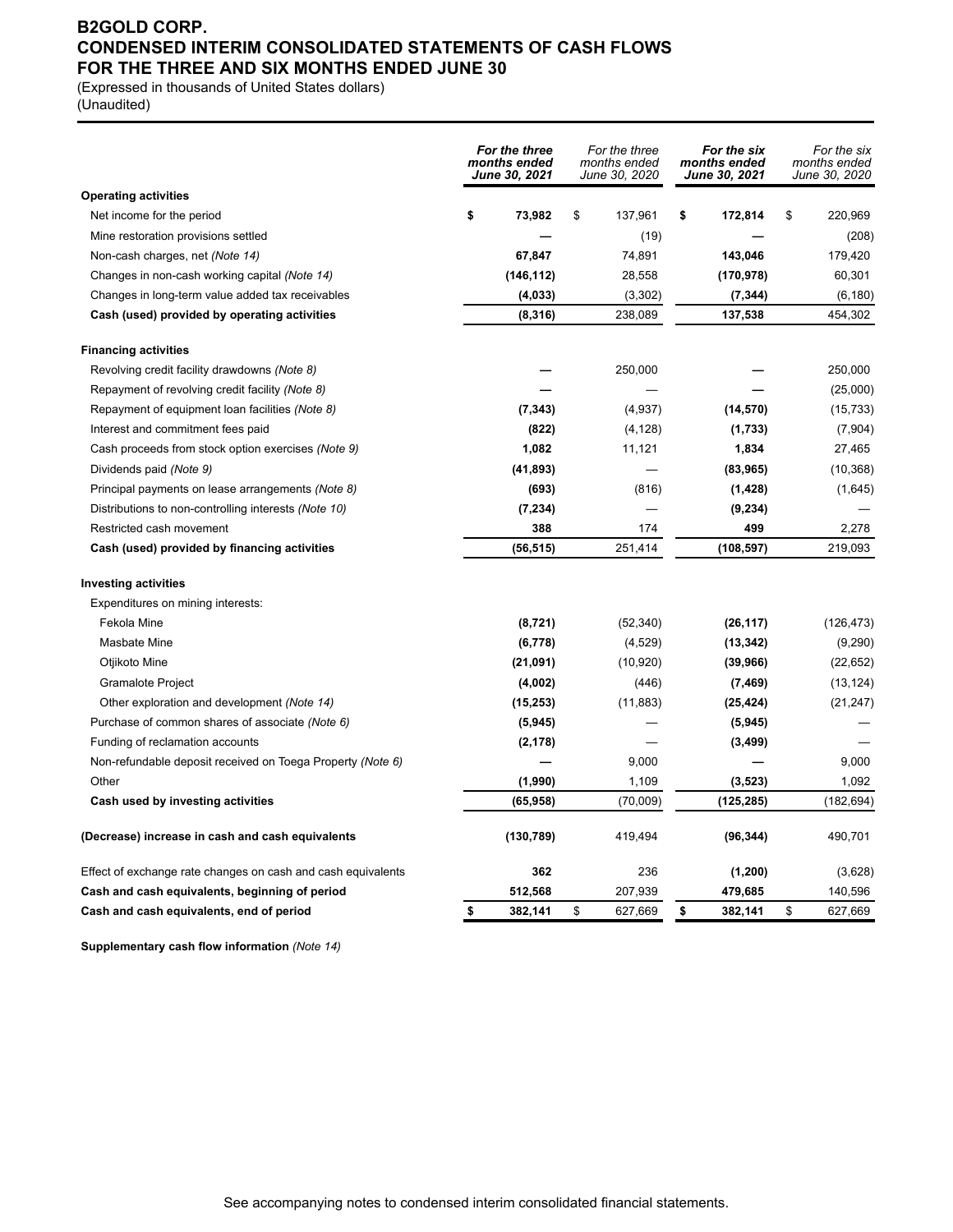# **B2GOLD CORP. CONDENSED INTERIM CONSOLIDATED BALANCE SHEETS**

(Expressed in thousands of United States dollars) (Unaudited)

|                                                                    | As at June 30,<br>2021 | As at December 31,<br>2020 |
|--------------------------------------------------------------------|------------------------|----------------------------|
| Assets                                                             |                        |                            |
| <b>Current</b>                                                     |                        |                            |
| Cash and cash equivalents                                          | \$<br>382,141          | \$<br>479,685              |
| Accounts receivable, prepaids and other (Note 4)                   | 43,439                 | 21,306                     |
| Value-added and other tax receivables                              | 35,593                 | 11,797                     |
| Inventories (Note 5)                                               | 269,668                | 238,055                    |
| Assets classified as held for sale (Note 6)                        | 11,855                 | 11,855                     |
|                                                                    | 742,696                | 762,698                    |
| Value-added tax receivables                                        | 38,489                 | 35,383                     |
| Mining interests (Note 6 and Note 17 - Schedules)                  |                        |                            |
| Owned by subsidiaries and joint operations                         | 2,326,024              | 2,387,020                  |
| Investments in associates                                          | 96,268                 | 76,235                     |
| <b>Other assets (Note 7)</b>                                       | 82,639                 | 76,496                     |
| Deferred income taxes                                              | 10,135                 | 24,547                     |
|                                                                    | \$<br>3,296,251        | \$<br>3,362,379            |
| <b>Liabilities</b>                                                 |                        |                            |
| Current                                                            |                        |                            |
| Accounts payable and accrued liabilities                           | \$<br>74,934           | \$<br>89,062               |
| Current income and other taxes payable                             | 45,048                 | 154,709                    |
| Current portion of long-term debt (Note 8)                         | 31,632                 | 34,111                     |
| Other current liabilities (Note 10)                                | 21,451                 | 8,211                      |
|                                                                    | 173,065                | 286,093                    |
| Long-term debt (Note 8)                                            | 61,892                 | 75,911                     |
| Mine restoration provisions                                        | 95,802                 | 104,282                    |
| Deferred income taxes                                              | 212,555                | 220,903                    |
| <b>Employee benefits obligation</b>                                | 7,184                  | 5,874                      |
| Other long-term liabilities                                        | 7,183                  | 8,726                      |
|                                                                    | 557,681                | 701,789                    |
| <b>Equity</b>                                                      |                        |                            |
| Shareholders' equity                                               |                        |                            |
| Share capital (Note 9)                                             |                        |                            |
| Issued: 1,054,090,730 common shares (Dec 31, 2020 - 1,051,138,175) | 2,414,988              | 2,407,734                  |
| Contributed surplus                                                | 56,286                 | 48,472                     |
| Accumulated other comprehensive loss                               | (139, 172)             | (138, 533)                 |
| Retained earnings                                                  | 330,513                | 254,343                    |
|                                                                    | 2,662,615              | 2,572,016                  |
| Non-controlling interests (Note 10)                                | 75,955                 | 88,574                     |
|                                                                    | 2,738,570              | 2,660,590                  |
|                                                                    | \$<br>3,296,251        | \$<br>3,362,379            |
| Commitments (Note 16)                                              |                        |                            |
| <b>Approved by the Board</b><br>"Clive T. Johnson"<br>Director     | "Robert J. Gayton"     | Director                   |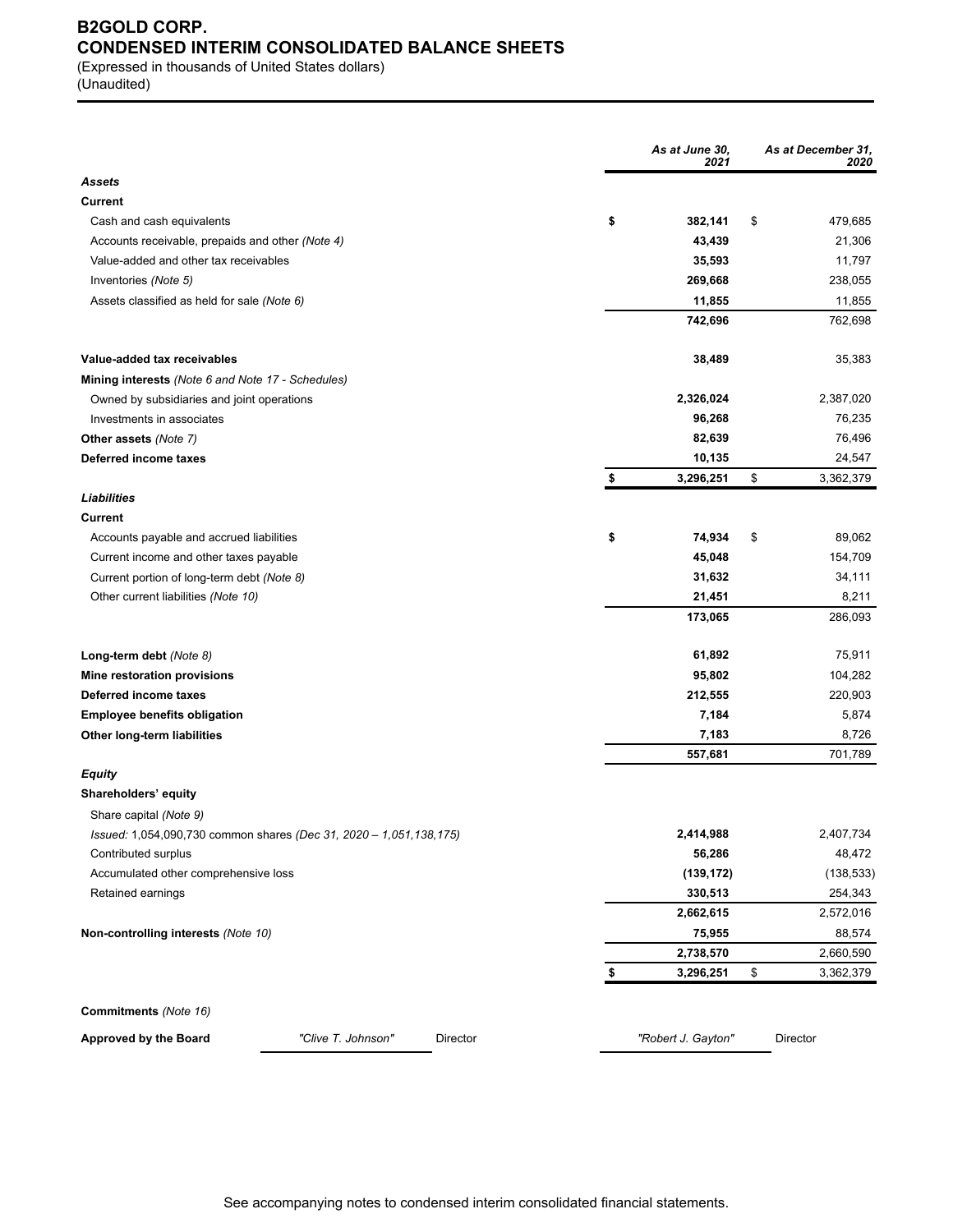# **B2GOLD CORP. CONDENSED INTERIM CONSOLIDATED STATEMENTS OF CHANGES IN EQUITY FOR THE SIX MONTHS ENDED JUNE 30**

(Expressed in thousands of United States dollars) (Unaudited)

|                                                           |                           |                         |                        |           | 2021                                                 |                             |                                  |                     |
|-----------------------------------------------------------|---------------------------|-------------------------|------------------------|-----------|------------------------------------------------------|-----------------------------|----------------------------------|---------------------|
|                                                           | <b>Shares</b><br>('000's) | <b>Share</b><br>capital | Contributed<br>surplus |           | <b>Accumulated</b><br>other<br>comprehensive<br>loss | <b>Retained</b><br>earnings | Non-<br>controlling<br>interests | Total<br>equity     |
| Balance at December 31, 2020                              | 1,051,138                 | $$2,407,734$ \$         | 48,472 \$              |           | $(138, 533)$ \$                                      | 254,343 \$                  |                                  | 88,574 \$ 2,660,590 |
| Net income for the period                                 |                           |                         |                        |           |                                                      | 160,012                     | 12,802                           | 172,814             |
| Dividends (Note 9)                                        |                           |                         |                        | 532       |                                                      | (84, 595)                   |                                  | (84,063)            |
| Unrealised loss on investments                            |                           |                         |                        |           | (639)                                                |                             |                                  | (639)               |
| Shares issued on exercise of stock options<br>(Note 9)    | 1,343                     | 1,834                   |                        |           |                                                      |                             |                                  | 1,834               |
| Shares issued on vesting of RSUs<br>(Note 9)              | 1,610                     | 4,721                   | (4, 721)               |           |                                                      |                             |                                  |                     |
| Transactions with non-controlling interest<br>(Note 10)   |                           |                         |                        |           |                                                      | 753                         | (25, 421)                        | (24, 668)           |
| Share-based payments (Note 9)                             |                           |                         | 12,702                 |           |                                                      |                             |                                  | 12,702              |
| Transfer to share capital on exercise of<br>stock options |                           | 699                     |                        | (699)     |                                                      |                             |                                  |                     |
| Balance at June 30, 2021                                  | 1,054,091                 | $$2,414,988$ \$         |                        | 56,286 \$ | $(139, 172)$ \$                                      | 330,513 \$                  | 75,955                           | \$ 2,738,570        |

|                                                           |                           |                         |                        | 2020                                          |                 |                                  |                 |
|-----------------------------------------------------------|---------------------------|-------------------------|------------------------|-----------------------------------------------|-----------------|----------------------------------|-----------------|
|                                                           | <b>Shares</b><br>('000's) | <b>Share</b><br>capital | Contributed<br>surplus | Accumulated<br>other<br>comprehensive<br>loss | <b>Deficit</b>  | Non-<br>controlling<br>interests | Total<br>equity |
| Balance at December 31, 2019                              | 1,030,400                 | $$2,339,874$ \$         | 56,685 \$              | $(145,071)$ \$                                | $(261, 245)$ \$ | 61,409                           | \$2,051,652     |
| Net income for the period                                 |                           |                         |                        |                                               | 196,733         | 24,236                           | 220,969         |
| Dividends (Note 9)                                        |                           |                         |                        | --                                            | (31, 217)       |                                  | (31, 217)       |
| Unrealised gain on investments                            |                           |                         |                        | 525                                           |                 |                                  | 525             |
| Shares issued on exercise of stock options<br>(Note 9)    | 11,838                    | 26,829                  |                        |                                               |                 |                                  | 26,829          |
| Shares issued on vesting of RSUs<br>(Note 9)              | 966                       | 2,677                   | (2,677)                |                                               |                 |                                  |                 |
| Interest on loan to non-controlling interest<br>(Note 10) |                           |                         |                        |                                               | 1,871           | (1,586)                          | 285             |
| Share-based payments (Note 9)                             |                           |                         | 8,145                  |                                               |                 |                                  | 8,145           |
| Transfer to share capital on exercise of<br>stock options |                           | 11,542                  | (11, 542)              |                                               |                 |                                  |                 |
| Balance at June 30, 2020                                  | 1,043,204                 | $$2,380,922$ \$         | 50,611 \$              | $(144, 546)$ \$                               | $(93,858)$ \$   | 84,059                           | \$2,277,188     |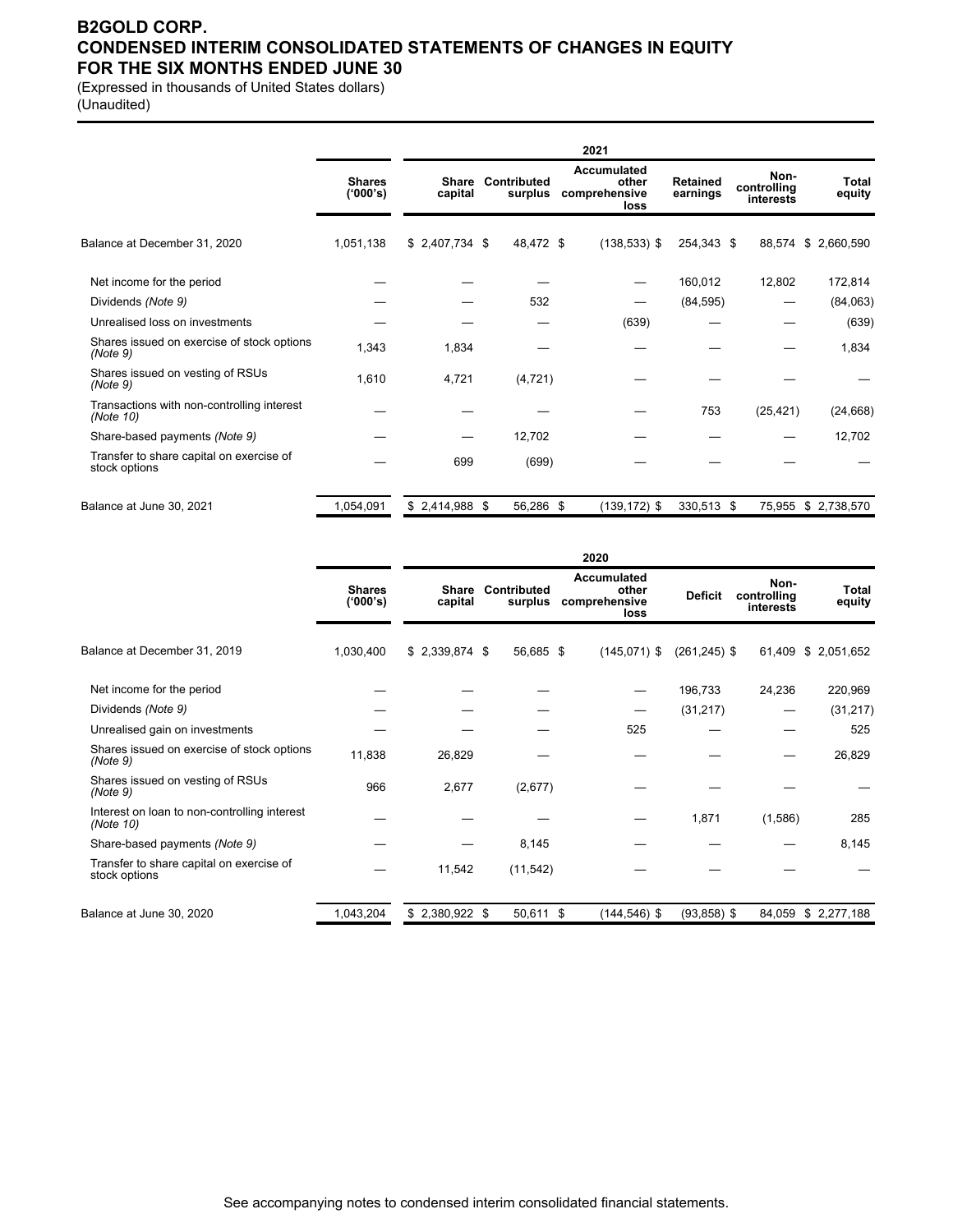(All tabular amounts are in thousands of United States dollars unless otherwise stated) (Unaudited)

#### *1 Nature of operations*

B2Gold Corp. ("B2Gold" or the "Company") is a Vancouver-based gold producer with three operating mines. The Company operates the Fekola Mine in Mali, the Masbate Mine in the Philippines and the Otjikoto Mine in Namibia. The Company also has a 50% joint operation interest in the Gramalote Project in Colombia and an 81% interest in the Kiaka Project in Burkina Faso. In addition, the Company has a portfolio of other evaluation and exploration assets in Mali, Burkina Faso, Namibia, Uzbekistan and Finland.

B2Gold is a public company which is listed on the Toronto Stock Exchange under the symbol "BTO", the NYSE American LLC under the symbol "BTG" and the Namibian Stock Exchange under the symbol "B2G". B2Gold's head office is located at Suite 3400, Park Place, 666 Burrard Street, Vancouver, British Columbia, V6C 2X8.

## *2 Basis of preparation*

These condensed interim consolidated financial statements have been prepared in accordance with International Accounting Standard 34, *Interim Financial Reporting* of International Financial Reporting Standards as issued by the International Accounting Standards Board ("IFRS"). These condensed interim consolidated financial statements should be read in conjunction with the audited consolidated financial statements for the year ended December 31, 2020, which have been prepared in accordance with IFRS.

These condensed interim consolidated financial statements follow the same accounting policies and methods of application as the most recent audited consolidated financial statements of the Company.

These condensed consolidated interim financial statements were authorized for issue by the Board of Directors on August 4, 2021.

#### *3 Significant accounting judgements and estimates*

The preparation of these financial statements in conformity with IFRS requires judgements and estimates that affect the amounts reported. Those judgements and estimates concerning the future may differ from actual results. The following are the areas of accounting policy judgement and accounting estimates applied by management that most significantly affect the Company's financial statements, including those areas of estimation uncertainty that could result in a material adjustment to the carrying amounts of assets and liabilities within the next financial year.

#### *COVID-19 estimation uncertainty*

A global pandemic related to COVID-19 was declared by the World Health Organization in March 2020. The current and expected impacts on global commerce have been and are anticipated to continue to be far-reaching. To date, globally, there has been significant volatility in commodity prices and foreign exchange rates, restrictions on the conduct of business in many jurisdictions, including travel restrictions, and supply chain disruptions. There is significant ongoing global uncertainty surrounding COVID-19 and the extent and duration of the impact that it may have.

The areas of judgement and estimation uncertainty for the Company which may be impacted include estimates used to determine recoverable reserves and resources, estimates used to determine the recoverable amounts of long-lived assets, estimates used to determine the recoverable amounts of value-added tax receivables and estimates regarding deferred income taxes and valuation allowances. The impact of COVID-19 on the global economic environment, and the local jurisdictions in which the Company operates, could result in changes to the way the Company runs its mines. These changes could result in revenues or costs being different from the Company's expectations. This impact could be material.

#### *Mineral reserve and resource estimates*

Mineral reserves are estimates of the amount of ore that can be economically and legally extracted from the Company's mining properties. The Company estimates its mineral reserves and mineral resources based on information compiled by appropriately qualified persons relating to the geological data on the size, depth and shape of the ore body, and requires complex geological judgements to interpret the data. The estimation of recoverable reserves is based upon factors such as estimates of foreign exchange rates, commodity prices, future capital requirements, metallurgical recoveries, permitting and production costs along with geological assumptions and judgements made in estimating the size, and grade of the ore body. Changes in the reserve or resource estimates may impact the carrying value of mining interests, mine restoration provisions, recognition of deferred tax assets, depreciation and amortization charges and royalties receivable.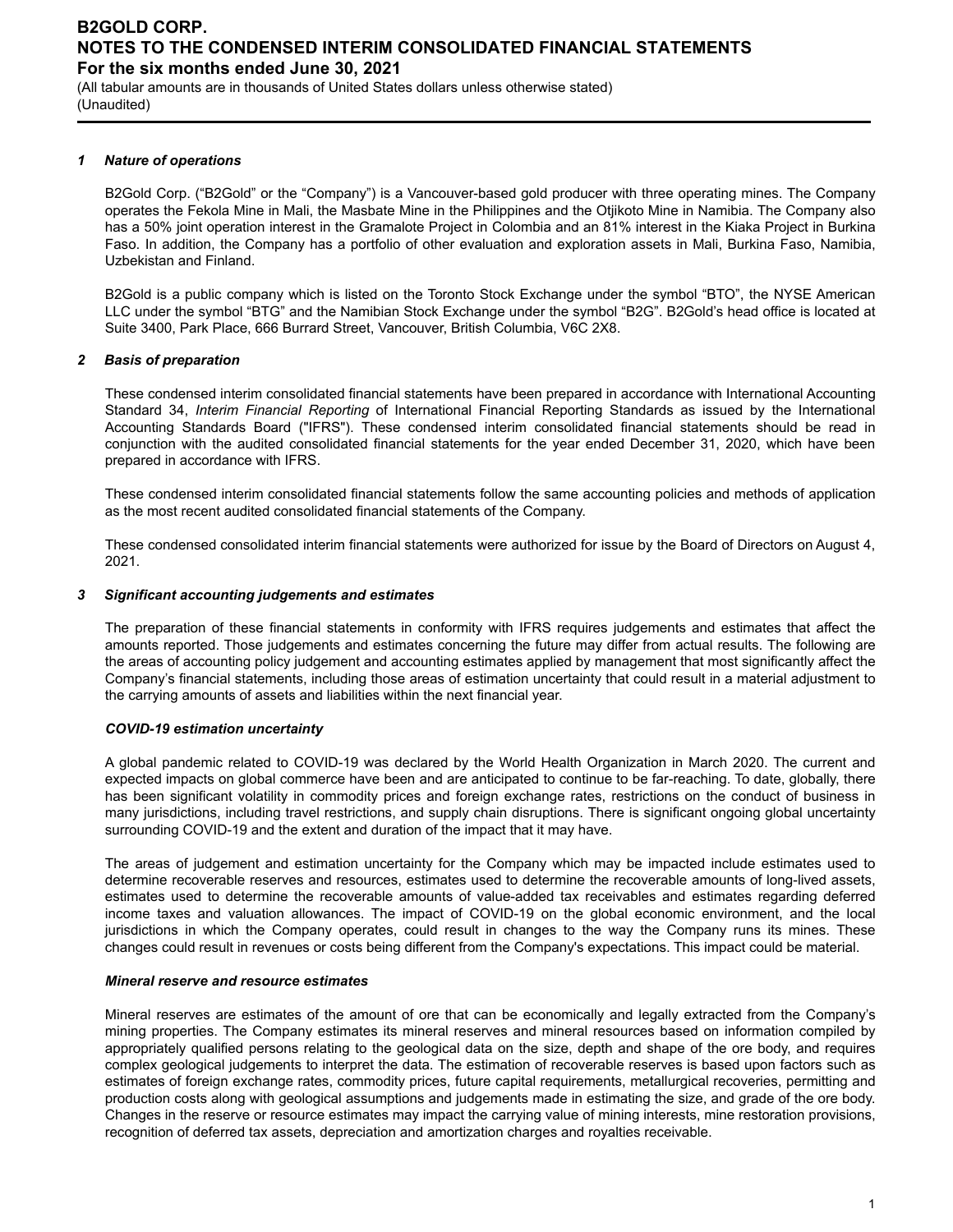(All tabular amounts are in thousands of United States dollars unless otherwise stated) (Unaudited)

## *Impairment of long-lived assets*

Long-lived assets are tested for impairment, or reversal of a previous impairment, if there is an indicator of impairment or a subsequent reversal. Calculating the estimated recoverable amount of cash generating units for long-lived assets requires management to make estimates and assumptions that include such factors as reserves and resources, future production levels, metallurgical recovery estimates, operating and capital costs, future metal prices and discount rates. Changes in any of these assumptions or estimates used in determining the recoverable amount could impact the analysis. Such changes could be material.

#### *Value-added tax receivables*

The Company incurs indirect taxes, including value-added tax, on purchases of goods and services at its operating mines and development projects. Indirect tax balances are recorded at their estimated recoverable amounts within current or longterm assets, net of provisions, and reflect the Company's best estimate of their recoverability under existing tax rules in the respective jurisdictions in which they arise. Management's assessment of recoverability considers the probable outcomes of claimed deductions and/or disputes. The provisions and balance sheet classifications made to date may be subject to change and such change may be material.

## *Uncertain tax positions*

The Company's operations involve the application of complex tax regulations in multiple international jurisdictions. Determining the tax treatment of a transaction requires the Company to apply judgement in its interpretation of the applicable tax law. These positions are not final until accepted by the relevant tax authority. The tax treatment may change based on the result of assessments or audits by the tax authorities often years after the initial filing.

The Company recognizes and records potential liabilities for uncertain tax positions based on its assessment of the amount, or range of amounts of tax that will be due. The Company adjusts these accruals as new information becomes available. Due to the complexity and uncertainty associated with certain tax treatments, the ultimate resolution could result in a payment that is materially different from the Company's current estimate of the tax liabilities.

#### *Current and deferred income taxes*

The Company is periodically required to estimate the tax basis of assets and liabilities. Where applicable tax laws and regulations are either unclear or subject to varying interpretations, it is possible that changes in these estimates could occur that materially affect the amounts of deferred income tax assets and liabilities recorded in the financial statements. Changes in deferred tax assets and liabilities generally have a direct impact on earnings in the period that the changes occur.

Each period, the Company evaluates the likelihood of whether some portion or all of each deferred tax asset will not be realized. This evaluation is based on historic and future expected levels of taxable income and the associated repatriation of retained earnings, the pattern and timing of reversals of taxable temporary timing differences that give rise to deferred tax liabilities, and tax planning initiatives. Levels of future taxable income are affected by, among other things, metal prices, production costs, quantities of proven and probable gold reserves, interest rates and foreign currency exchange rates. The availability of retained earnings for distribution depends on future levels of taxable income as well as future reclamation expenditures, capital expenditures, dividends and other uses of available cash flow.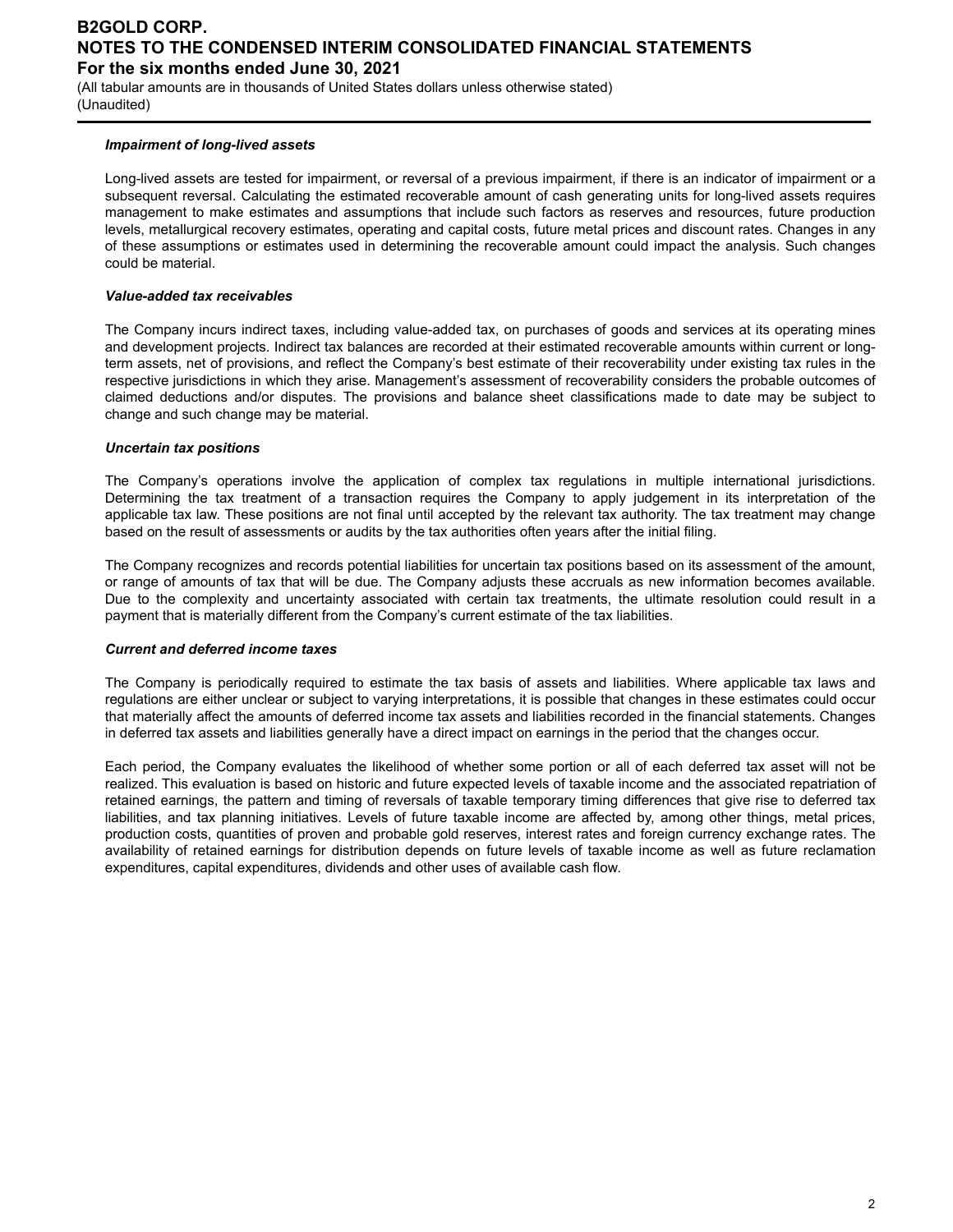(All tabular amounts are in thousands of United States dollars unless otherwise stated) (Unaudited)

## *4 Accounts receivable, prepaids and other*

|                                           | June 30, 2021 | <b>December 31, 2020</b> |
|-------------------------------------------|---------------|--------------------------|
|                                           |               |                          |
|                                           |               |                          |
| Supplier advances                         | 6,329         | 5,208                    |
| Current portion of derivative instruments | 13,420        | 3,252                    |
| Prepaid expenses                          | 12,957        | 4,903                    |
| Other receivables                         | 10,733        | 7,943                    |
|                                           | 43,439        | 21,306                   |

## *5 Inventories*

|                          | June 30, 2021 | December 31, 2020 |
|--------------------------|---------------|-------------------|
|                          | S             |                   |
| Gold and silver bullion  | 44,339        | 39,157            |
| In-process inventory     | 15,087        | 7,984             |
| Ore stock-pile inventory | 79,149        | 71,115            |
| Materials and supplies   | 131.093       | 119,799           |
|                          | 269,668       | 238,055           |

Ore stock-pile inventory includes amounts for the Fekola Mine of \$57 million (December 31, 2020 - \$44 million), for the Otjikoto Mine of \$18 million (December 31, 2020 – \$25 million), and for the Masbate Mine of \$4 million (December 31, 2020 - \$2 million).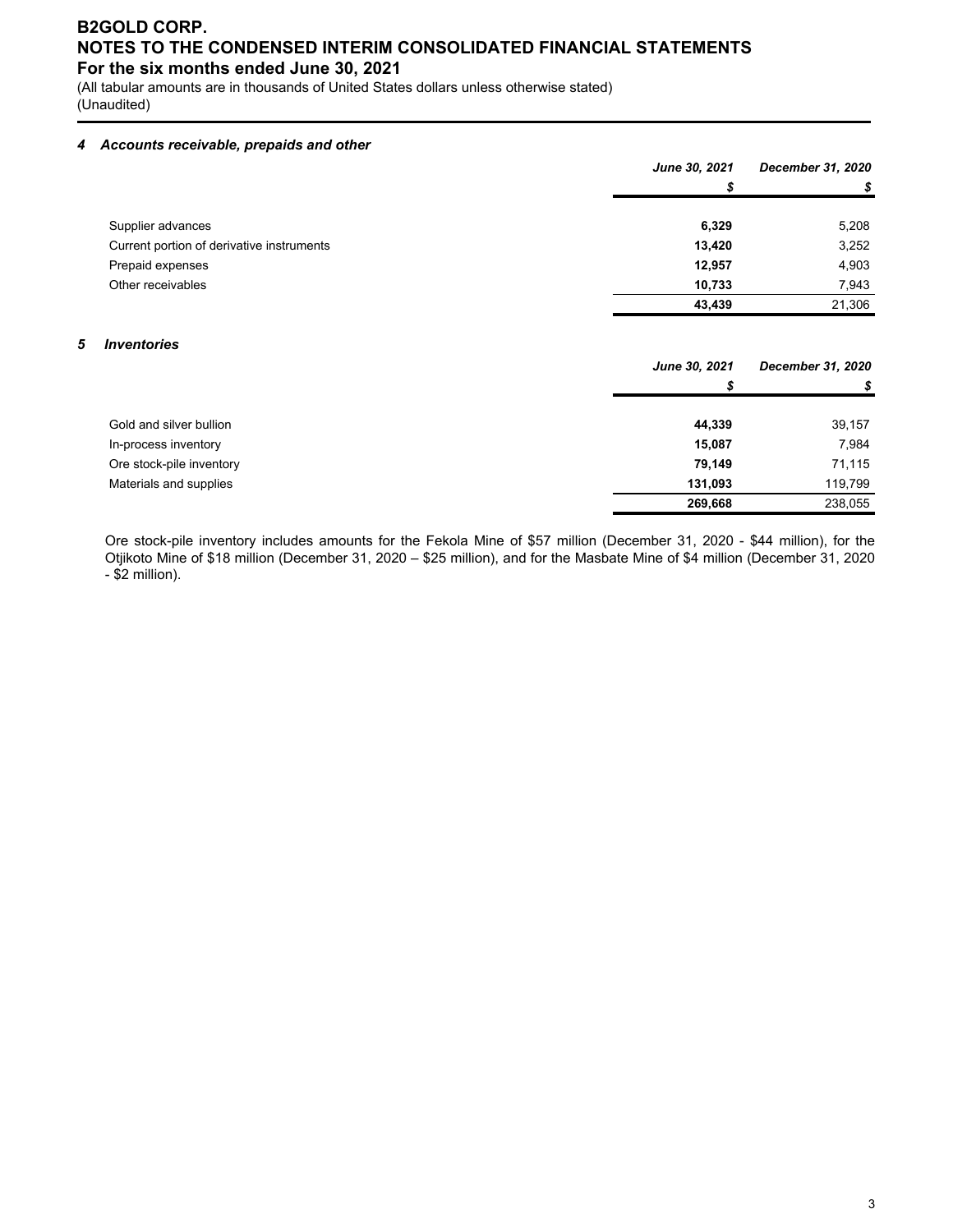(All tabular amounts are in thousands of United States dollars unless otherwise stated) (Unaudited)

## *6 Mining interests*

|                                                                   | June 30, 2021 | December 31, 2020 |
|-------------------------------------------------------------------|---------------|-------------------|
|                                                                   | \$            | \$                |
| Property, plant and equipment (depletable)                        |               |                   |
| Fekola Mine, Mali                                                 |               |                   |
| Cost                                                              | 1,544,355     | 1,516,134         |
| Accumulated depreciation and depletion                            | (501, 463)    | (416, 559)        |
|                                                                   | 1,042,892     | 1,099,575         |
| Masbate Mine, Philippines                                         |               |                   |
| Cost                                                              | 1,057,434     | 1,046,577         |
| Accumulated depreciation and depletion                            | (407, 354)    | (361, 438)        |
|                                                                   | 650,080       | 685,139           |
| Otjikoto Mine, Namibia                                            |               |                   |
| Cost                                                              | 734,785       | 696,956           |
| Accumulated depreciation and depletion                            | (395, 701)    | (371, 138)        |
|                                                                   | 339,084       | 325,818           |
| Exploration and evaluation properties (pre-depletable)            |               |                   |
| Gramalote, Colombia, net of impairment                            | 103,124       | 95,435            |
| Kiaka, Burkina Faso                                               | 84,203        | 80,927            |
| Menankoto, Mali                                                   | 31,692        | 28,991            |
| Ondundu, Namibia                                                  | 10,802        | 10,701            |
| Mocoa Royalty, Colombia                                           | 10,230        | 10,230            |
| Bantako Nord, Mali                                                | 10,125        | 6,191             |
| Finland Properties, Finland                                       | 9,792         | 9,034             |
| Uzbekistan Properties, Uzbekistan                                 | 5,712         | 4,131             |
| Other                                                             | 3,954         | 6,688             |
|                                                                   | 269,634       | 252,328           |
| Corporate & other                                                 |               |                   |
| Office, furniture and equipment, net                              | 24,334        | 24,160            |
|                                                                   | 2,326,024     | 2,387,020         |
| Investments in associates (accounted for using the equity method) |               |                   |
| Calibre, Nicaragua                                                | 85,582        | 76,235            |
| BeMetals, Various                                                 | 10,686        |                   |
|                                                                   | 96,268        | 76,235            |
|                                                                   |               |                   |
|                                                                   | 2,422,292     | 2,463,255         |

#### *Menankoto*

The Company, through its Malian subsidiary Menankoto SARL ("Menankoto"), is currently involved in a dispute with the Malian Government related to renewal of the Menankoto exploration permit (the "Menankoto Permit") which it had applied for a renewal of in early February 2021. The Company strongly believes that Menankoto is entitled to a one-year renewal of the Menankoto Permit under applicable law. After ongoing discussions with the Malian Government were not ultimately successful in resolving the situation, on June 24, 2021 the Company announced that it had formally commenced arbitration proceedings against the Republic of Mali. The arbitration has been commenced pursuant to the arbitration clause set out in the Menankoto mining convention (the "Convention") governed by the 2012 Malian Mining Code ("2012 Mining Code"), on the basis that the Republic of Mali breached its obligations under the Convention and under the 2012 Mining Code. Based on the terms of the Convention, the arbitration will be conducted by the International Centre for Settlement of Investment Disputes in Paris, France. In addition to pursuing arbitration under the Convention, the Company may pursue, as required, all other available legal remedies.

As at June 30, 2021, the Company considered the non-renewal of the Menankoto Permit to be an indicator of impairment for its Menankoto Property, which had a carrying value of \$32 million. The Company conducted an impairment analysis whereby the carrying value of the Menankoto Permit was compared to an estimate of its recoverable amount which was determined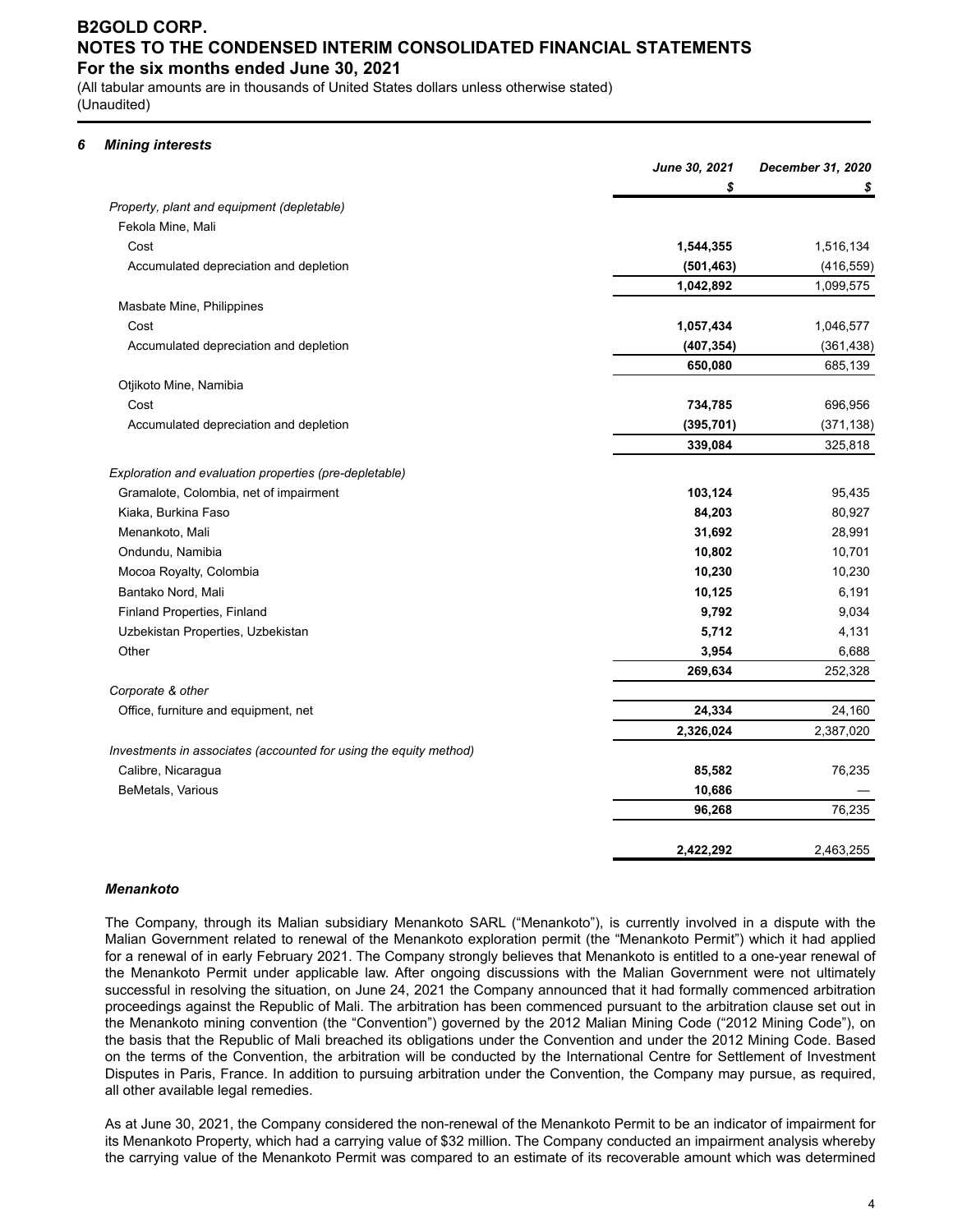(All tabular amounts are in thousands of United States dollars unless otherwise stated) (Unaudited)

to be its fair value less costs of disposal ("FVLCD"). FVLCD was determined based on the weighted-average probabilities of successful return of the Menankoto Permit through available legal remedies applied to a value of the property based on recent market transactions. The Company's analysis concluded that the carrying value of the Menankoto exploration property was not impaired at June 30, 2021.

## *Other - Kronk and BeMetals*

On April 26, 2021, the Company closed the sale of the outstanding common shares of the Company's subsidiary Kronk Resources Inc. ("Kronk") to BeMetals Corp. ("BeMetals"). In exchange for its interest in Kronk, the Company received 16 million shares of BeMetals valued at \$5 million. The gain on the sale of \$1 million has been recorded in Other Operating Income in the Condensed Interim Consolidated Statement of Operations for the period. In connection with the transaction, the Company also purchased 17 million shares of BeMetals valued at Cdn. \$0.44 per share for a total of \$6 million by way of a non-brokered private placement.

Upon closing of the transactions, the Company held approximately 19% of the outstanding shares of BeMetals. As a result, the Company determined that, effective April 26, 2021, it has significant influence over the decision-making process of BeMetals as a result of its share ownership and having executives of the Company sit on BeMetals' Board of Directors. Therefore, the Company is using the equity basis of accounting to account for this investment and has included its investment in BeMetals in Mining Interests. The Company adjusts BeMetals financial results, where appropriate, to give effect to uniform accounting policies.

## *Toega*

On April 28, 2020, the Company and its 10% partner GAMS-Mining F&I Ltd ("GAMS") entered into a definitive agreement with West African Resources Limited ("West African") for the sale of the Toega property located in Burkina Faso. As a result of the transaction, the Company's \$9 million share of the non-refundable cash payment was credited to the carrying value of the mineral property and the remaining value of the Toega property of \$12 million has been classified as an asset held for sale on the Condensed Interim Consolidated Balance Sheet at June 30, 2021 and December 31, 2020.

#### *7 Other assets*

|                                        | June 30, 2021 | December 31, 2020 |
|----------------------------------------|---------------|-------------------|
|                                        | S             | \$                |
|                                        |               |                   |
| Low-grade stockpile                    | 31,593        | 28,322            |
| Reclamation deposits                   | 22,228        | 19,099            |
| Debt service reserve accounts (Note 8) | 9,065         | 9,805             |
| Long-term investments                  | 8,715         | 9,354             |
| Deferred financing costs               | 4,330         | 5,449             |
| Derivative instruments at fair value   | 4,328         | 1,348             |
| Other                                  | 2,380         | 3,119             |
|                                        | 82,639        | 76,496            |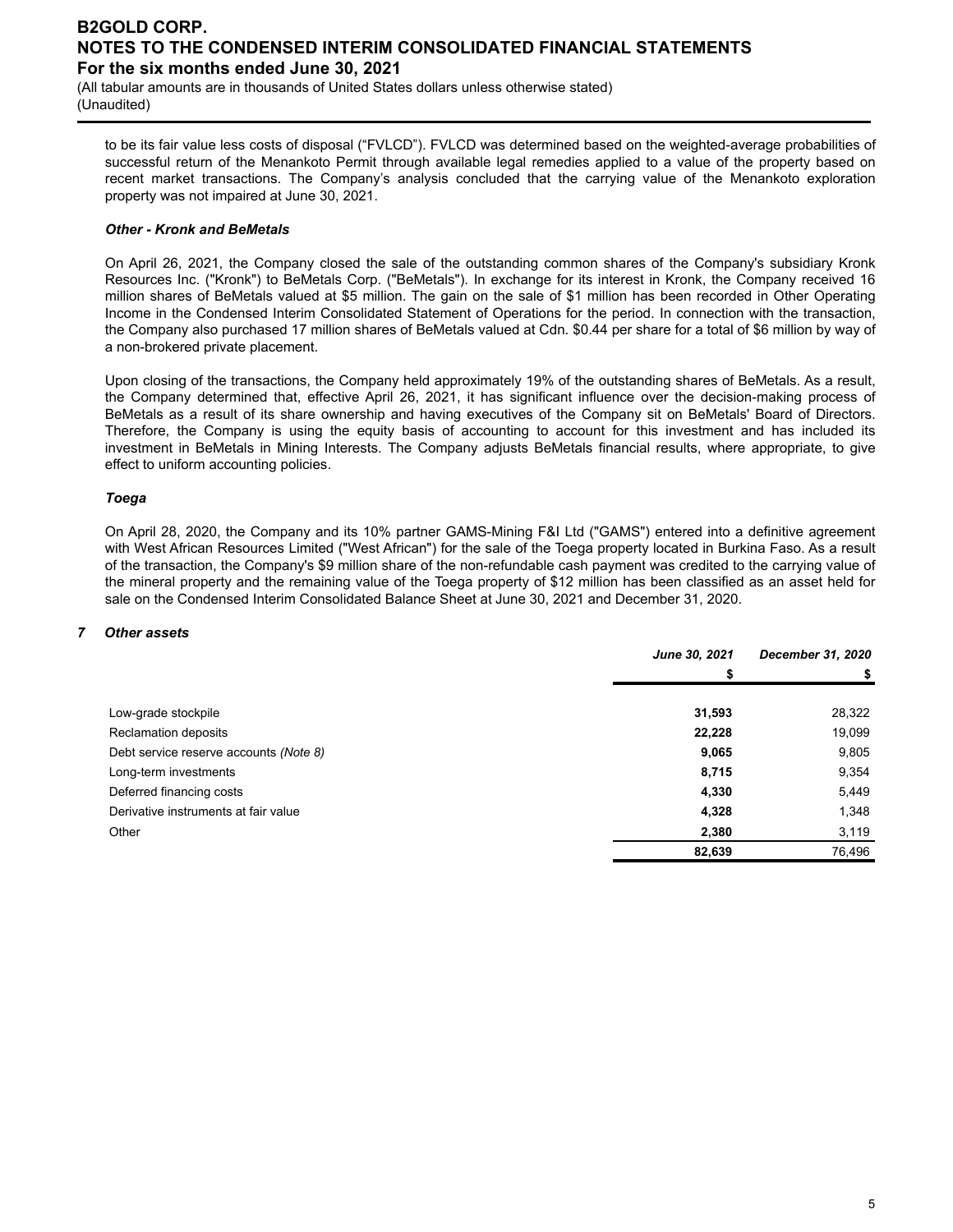(All tabular amounts are in thousands of United States dollars unless otherwise stated) (Unaudited)

## *8 Long-term debt*

|                                                                         | <b>June 30, 2021</b> | December 31, 2020 |
|-------------------------------------------------------------------------|----------------------|-------------------|
|                                                                         | \$                   |                   |
| Equipment loans and lease obligations:                                  |                      |                   |
| Fekola equipment loan facilities (net of unamortized transaction costs) | 56,622               | 71,261            |
| Masbate equipment loan facility (net of unamortized transaction costs)  | 5,559                | 7,254             |
| Lease liabilities                                                       | 31,343               | 31,507            |
|                                                                         | 93,524               | 110,022           |
| Less: current portion                                                   | (31, 632)            | (34, 111)         |
|                                                                         | 61,892               | 75,911            |

The changes in debt balances during the six months ended June 30, 2021 are as follows:

|                                         | <b>Equipment</b><br>loans | Lease<br>liabilities | <b>Total</b> |
|-----------------------------------------|---------------------------|----------------------|--------------|
|                                         | \$                        | \$                   | \$           |
| Balance at December 31, 2020            | 78,515                    | 31,507               | 110,022      |
| Lease liabilities incurred              |                           | 133                  | 133          |
| Debt repayments                         | (14, 570)                 | (1,428)              | (15,998)     |
| Foreign exchange (gains) losses         | (2, 114)                  | 551                  | (1, 563)     |
| Non-cash interest and financing expense | 350                       | 580                  | 930          |
| Balance at June 30, 2021                | 62,181                    | 31,343               | 93,524       |
| Less current portion                    | (26, 931)                 | (4,701)              | (31, 632)    |
|                                         | 35,250                    | 26,642               | 61,892       |

## *Revolving credit facility*

The Company has a revolving credit facility ("RCF") with a syndicate of international banks for an aggregate amount of \$600 million. The RCF also allows for an accordion feature whereby upon receipt of additional binding commitments, the facility may be increased to \$800 million any time prior to the maturity date of May 9, 2023. As at June 30, 2021, the Company had available undrawn capacity of \$600 million. The Company has provided security on the RCF in the form of a general security interest over the Company's assets and pledges creating a charge over the shares of certain of the Company's direct and indirect subsidiaries. In connection with the RCF, the Company must also maintain certain ratios for leverage and interest coverage. As at June 30, 2021, the Company was in compliance with these debt covenants.

## *Fekola equipment loan facilities*

For the first Fekola equipment facility, the Company is required to maintain a deposit in a debt service reserve account ("DSRA") equal at all times to the total of the principal, interest and other payments that become payable over the next six month period. At June 30, 2021, the balance in the DSRA was Euro 8 million (\$9 million equivalent). There is no requirement to maintain a DSRA for the second Fekola equipment facility.

## *9 Share capital*

The Company's authorized share capital consists of an unlimited number of common shares and an unlimited number of preferred shares. As at June 30, 2021, the Company had 1,054,090,730 common shares outstanding, including 1,705,000 common shares being held in trust under the Company's Incentive Plan. No preferred shares were outstanding.

On March 16, 2021, the Company paid a dividend of \$0.04 per share totaling \$42 million. On June 30, 2021, the Company paid a second dividend of \$0.04 per share totaling \$42 million. On March 23, 2020, the Company paid a dividend of \$0.01 per share totaling \$10 million.

During the six months ended June 30, 2021, approximately 19 million stock options were granted to employees with exercise prices ranging from Cdn. \$5.35 to Cdn. \$6.30 per share. These stock options have a term of up to five years and vest over a period of up to five years. The estimated fair value when granted of these options totalling \$23 million is being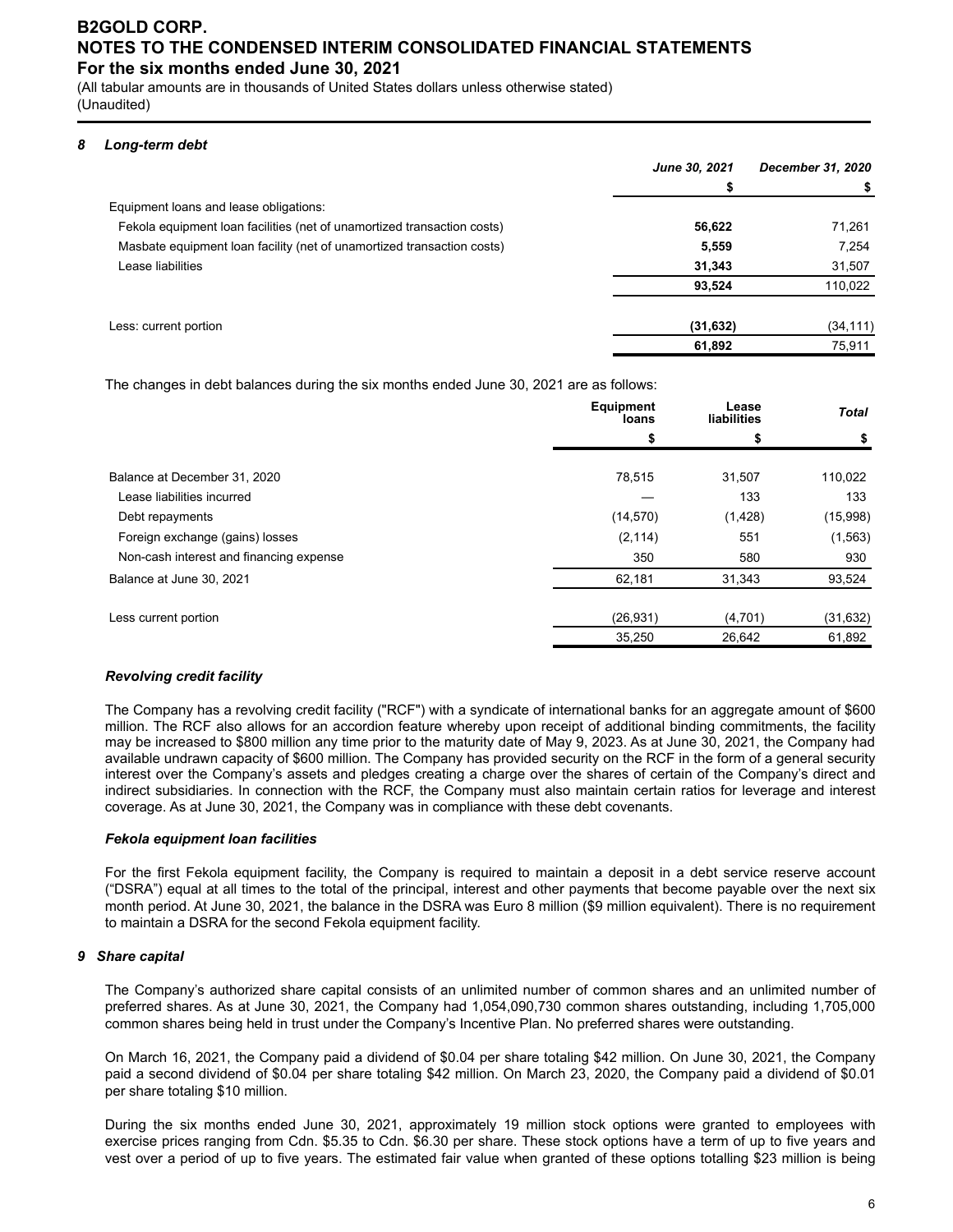(All tabular amounts are in thousands of United States dollars unless otherwise stated) (Unaudited)

recognized over the vesting period. The fair value was calculated using the Black-Scholes option pricing model based on a risk-free annual interest rate of up to 0.6%, an expected life of approximately 3 years, an expected volatility of approximately 50% and a dividend yield rate of approximately 4%.

For the three and six months ended June 30, 2021, share-based payments expense relating to the vesting of stock options, was \$6 million and \$7 million, respectively, (2020 - \$2 million and \$4 million, respectively). For the three and six months ended June 30, 2021, the Company issued 0.8 million and 1.3 million shares, respectively, for proceeds of \$1 million and \$2 million, respectively, upon the exercise of stock options. The weighted average market price of the shares at the time of exercise was Cdn. \$6.36. As at June 30, 2021, 35 million stock options were outstanding.

The following is a summary of changes to stock options outstanding:

|                                  | <b>Number of</b><br>outstanding<br>options | Weighted-average<br>exercise price |  |
|----------------------------------|--------------------------------------------|------------------------------------|--|
|                                  | (′000′s)                                   | $(in$ $Cdn.$ $\$                   |  |
|                                  |                                            |                                    |  |
| Outstanding at December 31, 2020 | 16,853                                     | 3.56                               |  |
| Granted                          | 19,377                                     | 5.45                               |  |
| Exercised                        | (1, 343)                                   | 1.70                               |  |
| Forfeited or expired             | (189)                                      | 3.13                               |  |
| Outstanding at June 30, 2021     | 34,698                                     | 4.69                               |  |

For the three and six months ended June 30, 2021, share-based payments expense relating to the vesting of restricted share units ("RSUs") was \$2 million and \$3 million, respectively (2020 - \$1 million and \$3 million, respectively). During the quarter ended June 30, 2021, the Company issued 2 million shares on the vesting of RSUs.

During the quarter ended June 30, 2021, the Company granted 1 million RSUs to employees of the Company. One-third of the RSUs vest one year from the grant date, another third vest two years from the grant date with the remainder vesting three years from the grant date. The total estimated fair value of the RSU granted was approximately \$7 million based on the market value of the Company's shares at the grant date. The fair value of each RSU is recorded as a share-based payments expense (and either charged to operations or capitalized to mining interests) over the vesting period.

As at June 30, 2021, 4 million RSUs were outstanding.

For the three and six months ended June 30, 2021, share-based payments expense relating to the vesting of performance share units ("PSUs") was \$1 million and \$2 million, respectively (2020 - \$1 million and \$1 million, respectively).

During the quarter ended June 30, 2021, the Company granted 1 million PSUs to employees of the Company. The number of shares to be issued will be 0% to 200% of the number of PSUs depending on total shareholder return compared to a group of peer companies over the period January 1, 2021 to December 31, 2023. The estimated fair value when granted of \$7 million is being recognized over the vesting period. The fair value was calculated using a risk-neutral Monte Carlo simulation based on a correlated Geometric Brownian Motion. The model used historical share price volatility ranging from 32% to 99% for the group, a Canadian risk-free annual interest rate of 0.81%, and a United States risk-free annual interest rate of 0.35%.

As at June 30, 2021, 3 million PSUs were outstanding.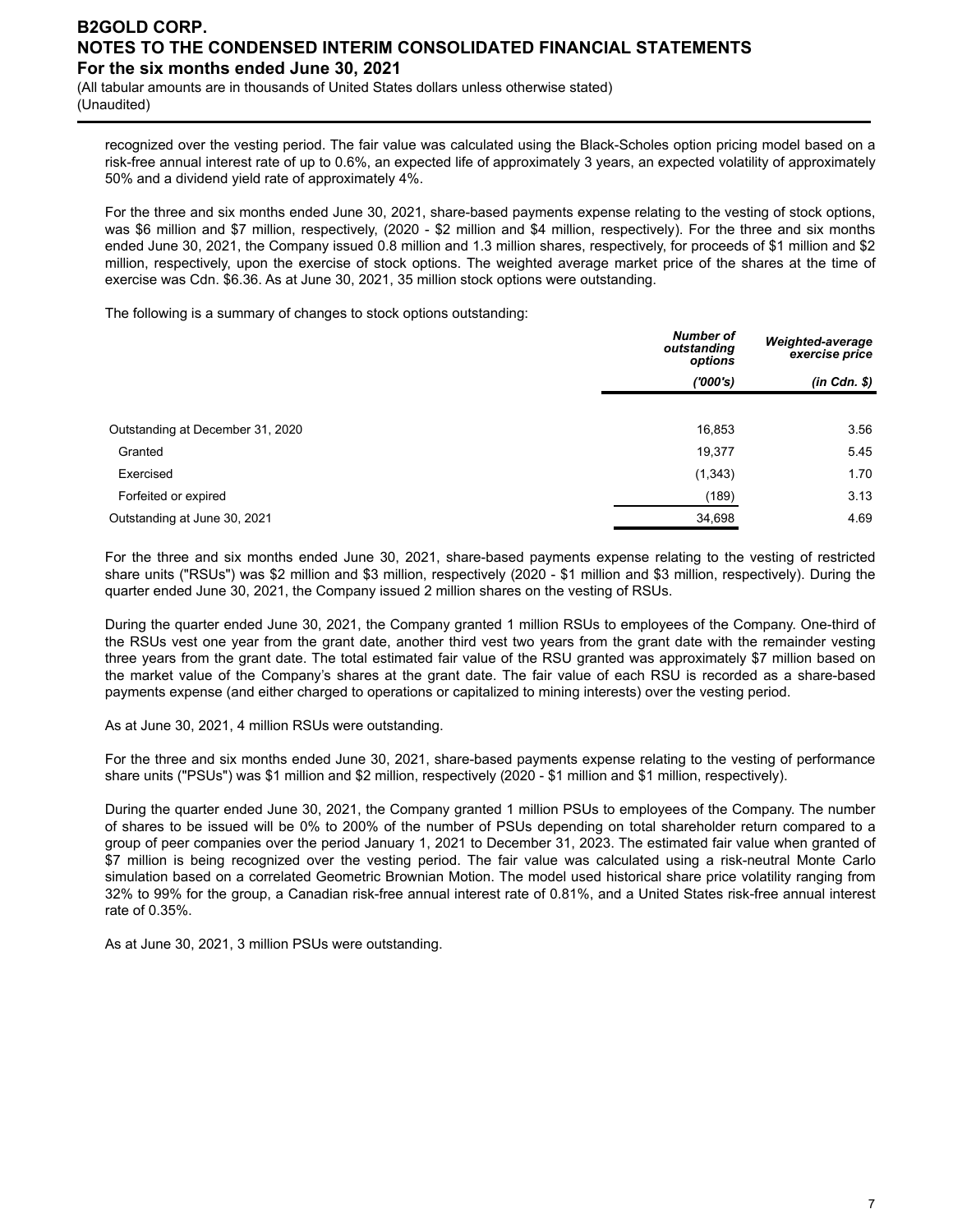(All tabular amounts are in thousands of United States dollars unless otherwise stated) (Unaudited)

## *Earnings per share*

The following is the calculation of basic and diluted earnings per share:

|                                                                                       | For the three<br>months ended<br>June 30, 2021 | For the three<br>months ended<br>June 30, 2020 | For the six<br>months ended<br>June 30, 2021 | For the six<br>months ended<br>June 30, 2020 |
|---------------------------------------------------------------------------------------|------------------------------------------------|------------------------------------------------|----------------------------------------------|----------------------------------------------|
| Net income and diluted net income (attributable to<br>shareholders of the Company)    | 68,457                                         | 124,446                                        | \$<br>160,012                                | 196,733                                      |
| Basic weighted average number of common shares<br>outstanding (in thousands)          | 1,053,054                                      | 1,040,661                                      | 1,052,303                                    | 1,037,847                                    |
| Effect of dilutive securities:                                                        |                                                |                                                |                                              |                                              |
| Stock options                                                                         | 7,653                                          | 12,348                                         | 8,032                                        | 10,759                                       |
| Restricted share units                                                                | 1,892                                          | 2,553                                          | 1,906                                        | 2,264                                        |
| Performance share units                                                               | 1,301                                          | 2,826                                          | 1,301                                        | 2,826                                        |
| Diluted weighted average number of common shares<br><b>outstanding</b> (in thousands) | 1,063,900                                      | 1,058,388                                      | 1,063,542                                    | 1,053,696                                    |
| <b>Earnings per share</b> (attributable to shareholders of the<br>Company)            |                                                |                                                |                                              |                                              |
| Basic                                                                                 | \$<br>0.07                                     | \$<br>0.12                                     | \$<br>0.15                                   | \$<br>0.19                                   |
| <b>Diluted</b>                                                                        | \$<br>0.06                                     | \$<br>0.12                                     | \$<br>0.15                                   | \$<br>0.19                                   |

#### *10 Non-controlling interests*

The following is a continuity schedule of the Company's non-controlling interests:

|                                                                              | Fekola    | <b>Masbate</b> | Otjikoto | Other | <b>Total</b> |
|------------------------------------------------------------------------------|-----------|----------------|----------|-------|--------------|
|                                                                              | \$        |                |          | S     |              |
|                                                                              |           |                |          |       |              |
| Balance at December 31, 2020                                                 | 51,992    | 16.302         | 20,727   | (447) | 88,574       |
| Share of net income                                                          | 11,272    | 110            | 1,348    | 72    | 12,802       |
| Distributions to non-controlling interest                                    | (22, 011) |                | (2,000)  |       | (24, 011)    |
| Purchase of non-controlling interest                                         |           |                |          | 1,099 | 1,099        |
| Non-controlling interest associated with<br>mineral properties sold (Note 6) |           |                |          | (736) | (736)        |
| Interest on loan to non-controlling<br>interest                              | (1,578)   |                |          |       | (1, 578)     |
| Other                                                                        |           |                | (195)    |       | (195)        |
| Balance at June 30, 2021                                                     | 39,675    | 16,412         | 19,880   | (12)  | 75,955       |

At June 30, 2021, there was \$20 million included in Other Current Liabilities on the Condensed Interim Consolidated Balance Sheet for ordinary dividend distributions due to a non-controlling interest.

#### *11 Derivative financial instruments*

## *Fuel derivatives*

During the six months ended June 30, 2021, the Company entered into additional forward contracts for the purchase of 26,895,000 litres of fuel oil and 12,449,000 litres of gas oil with settlements scheduled between February 2022 and July 2023. These derivative instruments were not designated as hedges by the Company and are being recorded at fair value through profit and loss ("FVTPL").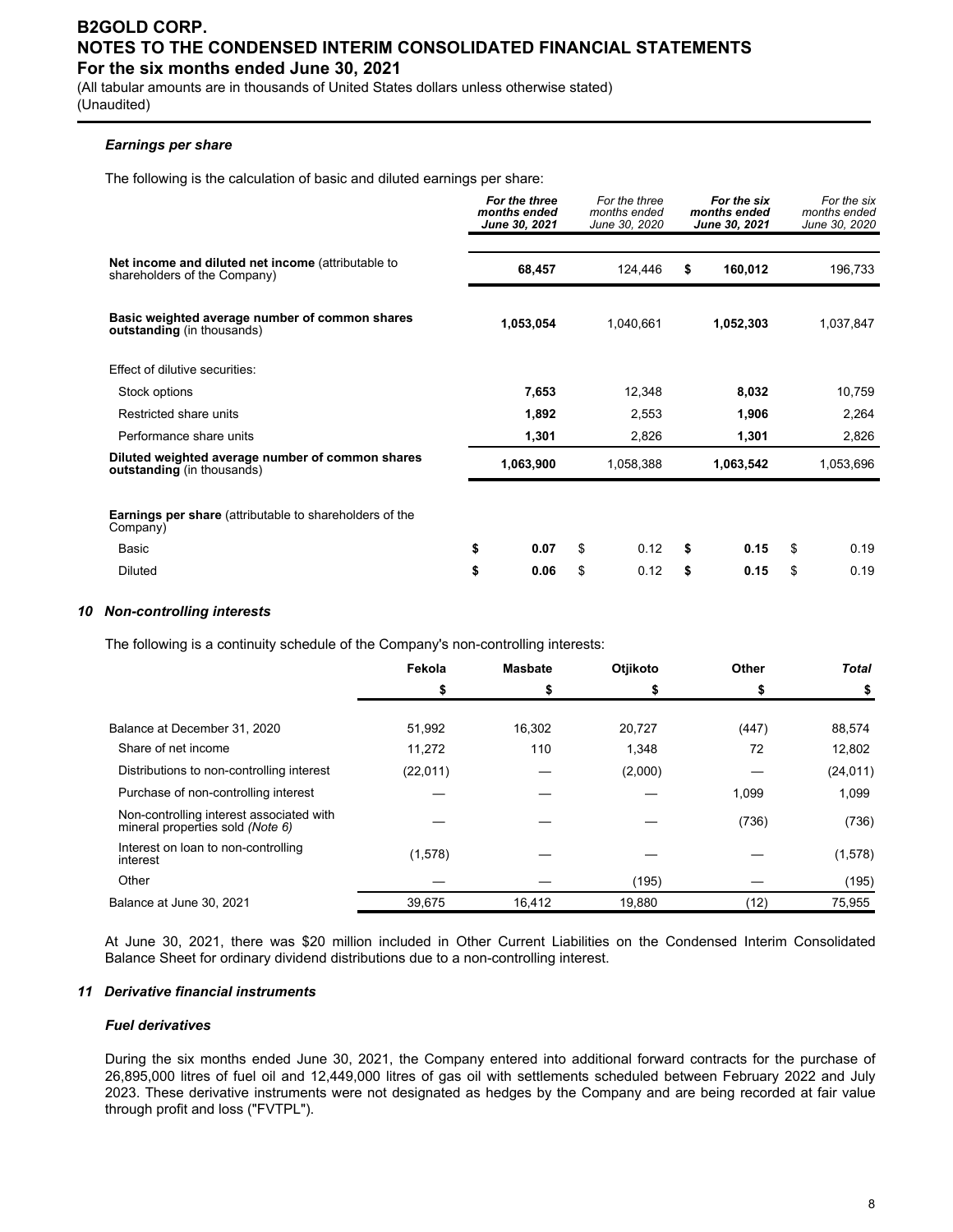(All tabular amounts are in thousands of United States dollars unless otherwise stated) (Unaudited)

| The following is a summary, by maturity dates, of the Company's fuel derivatives contracts outstanding as at June 30, 2021: |  |  |  |
|-----------------------------------------------------------------------------------------------------------------------------|--|--|--|
|                                                                                                                             |  |  |  |

|                       | 2021       | 2022       | 2023       | Total      |
|-----------------------|------------|------------|------------|------------|
| Forward - fuel oil:   |            |            |            |            |
| Litres (thousands)    | 23,423     | 43,882     | 15,265     | 82,570     |
| Average strike price  | \$<br>0.26 | \$<br>0.30 | \$<br>0.34 | \$<br>0.30 |
| Forward - gas oil:    |            |            |            |            |
| Litres (thousands)    | 23,368     | 33,780     | 8,657      | 65,805     |
| Average strike price  | \$<br>0.32 | \$<br>0.36 | \$<br>0.41 | \$<br>0.35 |
| Collars - fuel oil:   |            |            |            |            |
| Litres (thousand)     | 4,038      |            |            | 4,038      |
| Average ceiling price | \$<br>0.26 | \$         | \$         | \$<br>0.26 |
| Average floor price   | \$<br>0.39 | \$         | \$         | \$<br>0.39 |
| Collars - gas oil:    |            |            |            |            |
| Litres (thousand)     | 2,682      |            |            | 2,682      |
| Average ceiling price | \$<br>0.40 | \$         | \$         | \$<br>0.40 |
| Average floor price   | \$<br>0.57 | \$         | \$         | \$<br>0.57 |

The unrealized fair value of these contracts at June 30, 2021 was \$18 million.

#### *Interest rate swaps*

On January 24, 2019, the Company entered into a series of interest swaps with a notional amount of \$125 million with settlements scheduled between April 2019 and July 2021. Under these contracts, the Company receives a floating rate equal to the 3 month United States dollar LIBOR rate and pays a fixed rate of between 2.36% and 2.67%. These derivative instruments were not designated as hedges by the Company and are being recorded at FVTPL. The unrealized fair value of these contracts at June 30, 2021 was \$(1) million.

#### *12 Financial instruments*

The Company's financial assets and liabilities are classified based on the lowest level of input significant to the fair value measurement based on the fair value hierarchy:

Level 1 – quoted prices in active markets for identical assets or liabilities;

Level 2 – inputs other than quoted prices included in Level 1 that are observable for the asset or liability, either directly (i.e. as prices) or indirectly (i.e. derived from prices); and

Level 3 – inputs for the asset or liability that are not based on observable market data.

As at June 30, 2021, the Company's financial assets and liabilities that are measured and recognized at fair value on a recurring basis are categorized as follows:

|                                     |         | As at June 30, 2021 |         |         |
|-------------------------------------|---------|---------------------|---------|---------|
|                                     | Level 1 | Level 2             | Level 1 | Level 2 |
|                                     |         |                     |         |         |
|                                     |         |                     |         |         |
| Long-term investments (Note 7)      | 8,715   |                     | 9,354   |         |
| Fuel derivative contracts (Note 11) |         | 17,747              |         | 4,600   |
| Interest rate swaps (Note 11)       |         | (664)               |         | (2,059) |

The Company's long-term investments consist of shares of publicly traded mining companies. The fair values of these were determined using market quotes from an active market for each investment.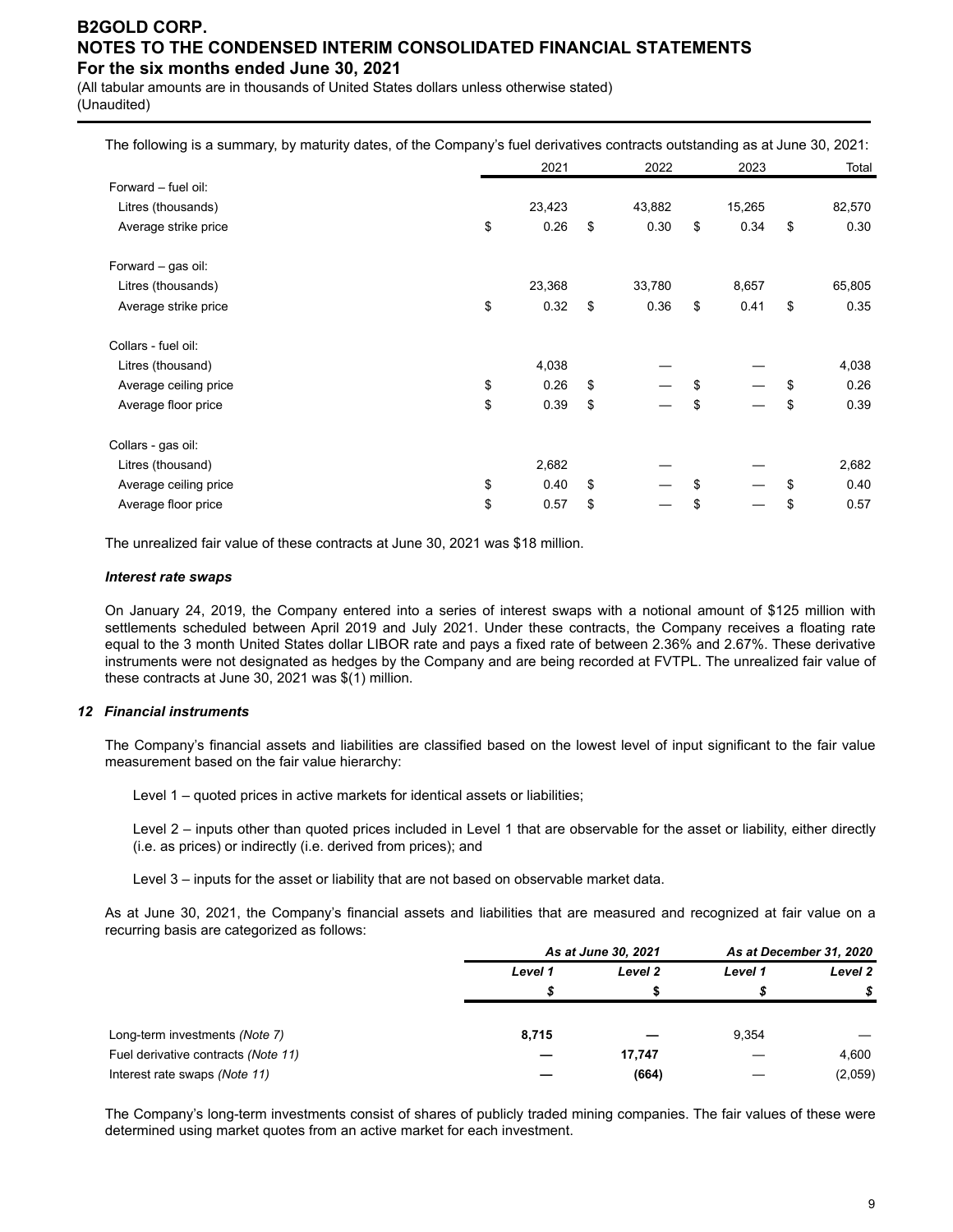(All tabular amounts are in thousands of United States dollars unless otherwise stated) (Unaudited)

The fair value of the Company's fuel derivative contracts and interest rate swaps were determined using prevailing market rates for instruments with similar characteristics.

The fair value of the Company's long-term debt also approximates its carrying value as it has a floating interest rate and the Company's credit spread has remained approximately consistent. The fair value of the Company's other financial instruments approximate their carrying value due to their short-term nature.

#### *13 Income and other taxes*

Income tax expense differs from the amount that would result from applying the Canadian federal and provincial income tax rates to earnings from operations before taxes. These differences result from the following items:

|                                                                      | For the three<br>months ended<br>June 30, 2021 | For the three<br>months ended<br>June 30, 2020 | For the six<br>months ended<br>June 30, 2021 | For the six<br>months ended<br>June 30, 2020 |
|----------------------------------------------------------------------|------------------------------------------------|------------------------------------------------|----------------------------------------------|----------------------------------------------|
|                                                                      | \$                                             | \$                                             | \$                                           | \$                                           |
| Income from operations before taxes                                  | 115,483                                        | 210,908                                        | 270,474                                      | 370,795                                      |
| Canadian federal and provincial income tax rates                     | 27.00 %                                        | 27.00 %                                        | 27.00 %                                      | 27.00 %                                      |
| Income tax expense at statutory rates                                | 31,180                                         | 56,945                                         | 73,028                                       | 100,115                                      |
| Increase (decrease) attributable to:                                 |                                                |                                                |                                              |                                              |
| Effects of different foreign statutory tax rates                     | 3,843                                          | 11,789                                         | 9,947                                        | 19,612                                       |
| Change in income tax rates                                           |                                                |                                                | (20, 144)                                    |                                              |
| Future withholding tax                                               | (7, 431)                                       |                                                | 7,400                                        |                                              |
| Non-deductible expenditures                                          | 6,574                                          | 8,526                                          | 12,685                                       | 16,285                                       |
| Use of losses and temporary differences not previously<br>recognised | (1, 592)                                       |                                                | (4, 422)                                     |                                              |
| Losses for which no tax benefit has been recorded                    | 6                                              | 2,470                                          | 151                                          | 8,122                                        |
| Benefit of optional tax deductions                                   | (4, 594)                                       | (3,343)                                        | (9, 101)                                     | (6, 283)                                     |
| Withholding tax                                                      | 18,175                                         | 1,183                                          | 18,877                                       | 2,841                                        |
| Change due to foreign exchange                                       | (5,036)                                        | (6, 131)                                       | 9,162                                        | 8,848                                        |
| Non-taxable portion of gains                                         | (578)                                          | 508                                            | (1,262)                                      | (356)                                        |
| Change in accruals for tax audits                                    |                                                | 1,000                                          |                                              | 1,000                                        |
| Amounts under (over) provided in prior years                         | 954                                            |                                                | 1,339                                        | (358)                                        |
| Income tax expense                                                   | 41,501                                         | 72,947                                         | 97,660                                       | 149,826                                      |
| Current income tax, withholding and other taxes                      | 50,470                                         | 82,229                                         | 91,596                                       | 145,699                                      |
| Deferred income tax (recovery) expense                               | (8,969)                                        | (9,282)                                        | 6,064                                        | 4,127                                        |
| Income tax expense                                                   | 41,501                                         | 72,947                                         | 97,660                                       | 149,826                                      |

Included in current income tax expense for the three and six months ended June 30, 2021 is \$5 million and \$13 million, respectively (2020 - \$13 million and \$23 million, respectively), related to the State of Mali's 10% priority dividend on its free carried interest in the Fekola Mine. This priority dividend is accounted for as an income tax in accordance with IAS 12, *Income Taxes.*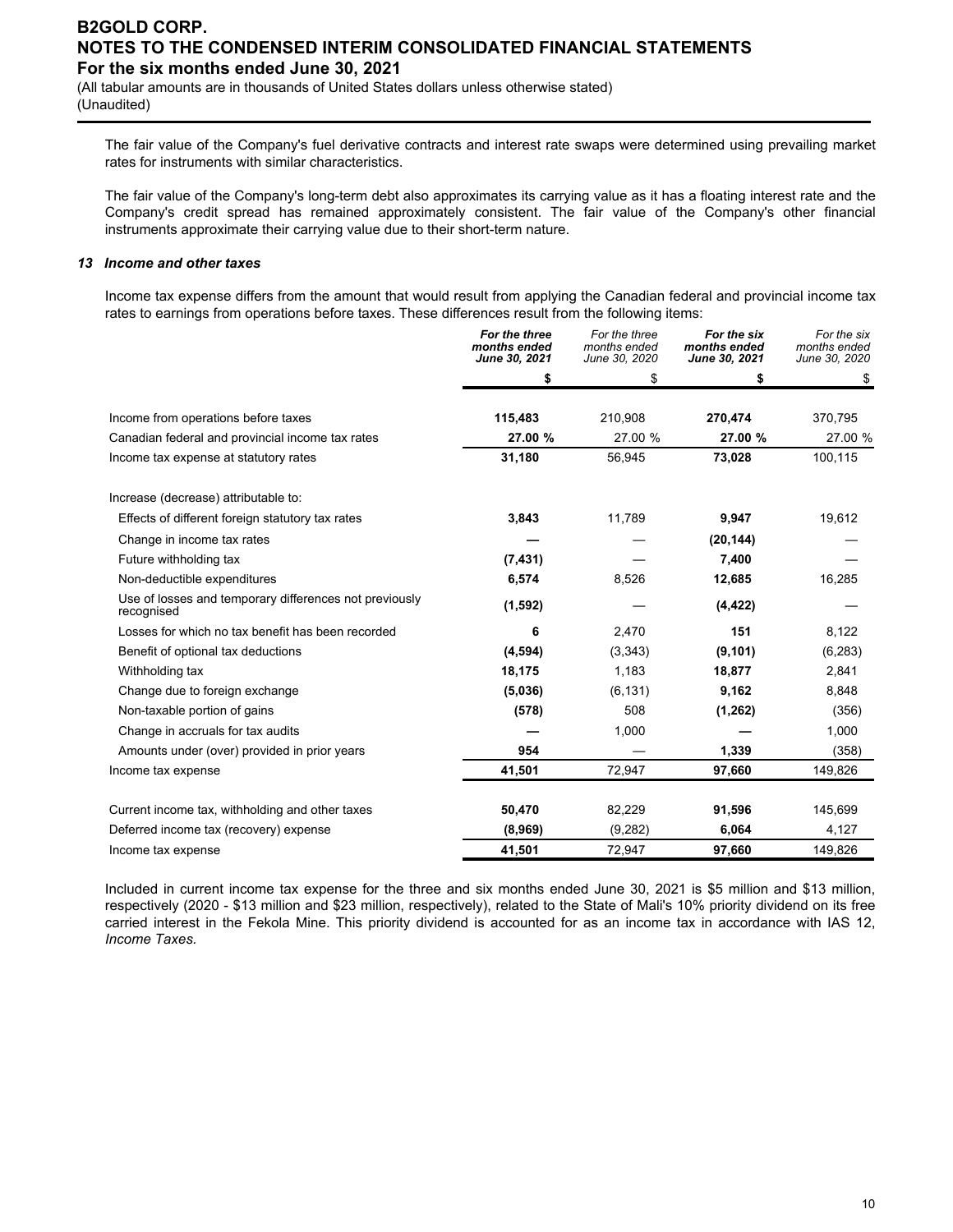(All tabular amounts are in thousands of United States dollars unless otherwise stated) (Unaudited)

## *14 Supplementary cash flow information*

Supplementary disclosure of cash flow information is provided in the tables below:

## *Non-cash charges (credits):*

|                                                  | For the three<br>months ended<br>June 30, 2021 | For the three<br>months ended<br>June 30, 2020 | For the six<br>months ended<br>June 30, 2021 | For the six<br>months ended<br>June 30, 2020 |
|--------------------------------------------------|------------------------------------------------|------------------------------------------------|----------------------------------------------|----------------------------------------------|
|                                                  |                                                |                                                |                                              |                                              |
|                                                  |                                                |                                                |                                              |                                              |
| Depreciation and depletion                       | 77,809                                         | 75,582                                         | 144,536                                      | 146,194                                      |
| Interest and financing expense                   | 1,533                                          | 4.304                                          | 3,006                                        | 8,028                                        |
| Share-based payments (Note 9)                    | 8,673                                          | 7.440                                          | 9,839                                        | 11,087                                       |
| Unrealized (gain) loss on derivative instruments | (7, 293)                                       | (6, 840)                                       | (14, 544)                                    | 4,008                                        |
| Deferred income tax (recovery) expense (Note 13) | (8,969)                                        | (9,282)                                        | 6,064                                        | 4,127                                        |
| Share of net (income) loss of associate          | (4,281)                                        | 3,765                                          | (9, 347)                                     | (2,635)                                      |
| Other                                            | 375                                            | (78)                                           | 3,492                                        | 8,611                                        |
|                                                  | 67.847                                         | 74.891                                         | 143.046                                      | 179.420                                      |

## *Changes in non-cash working capital:*

|                                          | For the three<br>months ended<br><b>June 30, 2021</b> | For the three<br>months ended<br>June 30, 2020 | For the six<br>months ended<br><b>June 30, 2021</b> | For the six<br>months ended<br>June 30, 2020 |
|------------------------------------------|-------------------------------------------------------|------------------------------------------------|-----------------------------------------------------|----------------------------------------------|
|                                          |                                                       |                                                |                                                     |                                              |
|                                          |                                                       |                                                |                                                     |                                              |
| Accounts receivable and prepaids         | (6, 217)                                              | 470                                            | (10, 034)                                           | 1,332                                        |
| Value-added and other tax receivables    | (22,050)                                              | (1, 146)                                       | (37, 984)                                           | (682)                                        |
| Inventories                              | (8, 195)                                              | (7,640)                                        | (20, 014)                                           | (16, 327)                                    |
| Accounts payable and accrued liabilities | (6, 942)                                              | (3,269)                                        | (11, 320)                                           | (6, 535)                                     |
| Current income and other taxes payable   | (102,708)                                             | 40,143                                         | (91, 626)                                           | 82,513                                       |
|                                          | (146,112)                                             | 28,558                                         | (170, 978)                                          | 60,301                                       |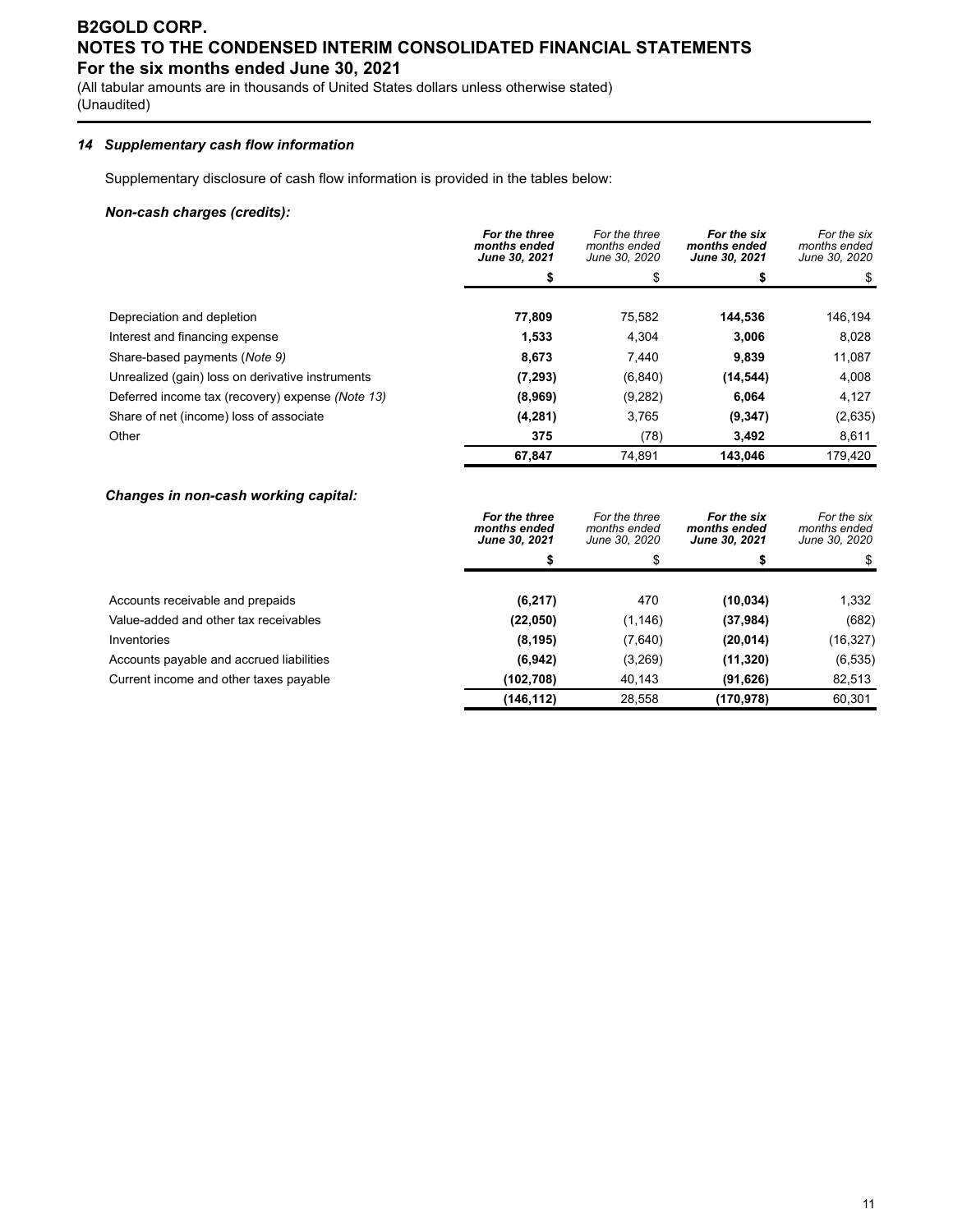(All tabular amounts are in thousands of United States dollars unless otherwise stated) (Unaudited)

## *Other exploration and development:*

|                                    | For the three<br>months ended<br>June 30, 2021 | For the three<br>months ended<br>June 30, 2020 | For the six<br>months ended<br>June 30, 2021 | For the six<br>months ended<br>June 30, 2020 |
|------------------------------------|------------------------------------------------|------------------------------------------------|----------------------------------------------|----------------------------------------------|
|                                    | \$                                             |                                                |                                              |                                              |
|                                    |                                                |                                                |                                              |                                              |
| Fekola Mine, exploration           | (4, 140)                                       | (4, 171)                                       | (7, 227)                                     | (5,041)                                      |
| Masbate Mine, exploration          | (1, 339)                                       | (2,011)                                        | (2, 425)                                     | (3,628)                                      |
| Otjikoto Mine, exploration         | (1, 113)                                       | (651)                                          | (1,589)                                      | (1,023)                                      |
| Menankoto, exploration             | (1,748)                                        | (1,833)                                        | (2,964)                                      | (3, 163)                                     |
| Bantako Nord, exploration          | (2, 119)                                       | (640)                                          | (3,634)                                      | (2, 164)                                     |
| Kiaka Project, exploration         | (1,574)                                        | (860)                                          | (3,051)                                      | (1, 355)                                     |
| Ondundu Project, exploration       | (41)                                           | (160)                                          | (100)                                        | (343)                                        |
| Finland Properties, exploration    | (584)                                          | (424)                                          | (758)                                        | (798)                                        |
| Uzbekistan Properties, exploration | (804)                                          | (390)                                          | (1,468)                                      | (1,035)                                      |
| Other                              | (1,791)                                        | (743)                                          | (2,208)                                      | (2,697)                                      |
|                                    | (15, 253)                                      | (11, 883)                                      | (25, 424)                                    | (21, 247)                                    |

#### *Non-cash investing and financing activities:*

|                                                                            | For the three<br>months ended<br>June 30, 2021 | For the three<br>months ended<br>June 30, 2020 | For the six<br>months ended<br>June 30, 2021 | For the six<br>months ended<br>June 30, 2020 |
|----------------------------------------------------------------------------|------------------------------------------------|------------------------------------------------|----------------------------------------------|----------------------------------------------|
|                                                                            | \$                                             | \$                                             |                                              |                                              |
| Interest on loan to non-controlling interest                               | 933                                            | 938                                            | 1,857                                        | 1,871                                        |
| Share-based payments, capitalized to mineral property<br>interests         | 1,151                                          | 161                                            | 1,176                                        | 319                                          |
| Change in current liabilities relating to mineral property<br>expenditures | (1, 170)                                       | (1,797)                                        | (2,378)                                      | (717)                                        |
| Foreign exchange (loss) gain on Fekola equipment loan<br>facilities        | (669)                                          | (792)                                          | 2,115                                        | 72                                           |
| Change in accrued distributions to non-controlling interests               | 14,777                                         |                                                | 14,777                                       |                                              |
| Share consideration received on sale of Kronk                              | 4.741                                          |                                                | 4.741                                        |                                              |

For the three and six months ended June 30, 2021, the Company paid \$175 million and \$197 million, respectively, of current income tax, withholding and other taxes in cash (2020 - \$43 million and \$57 million, respectively).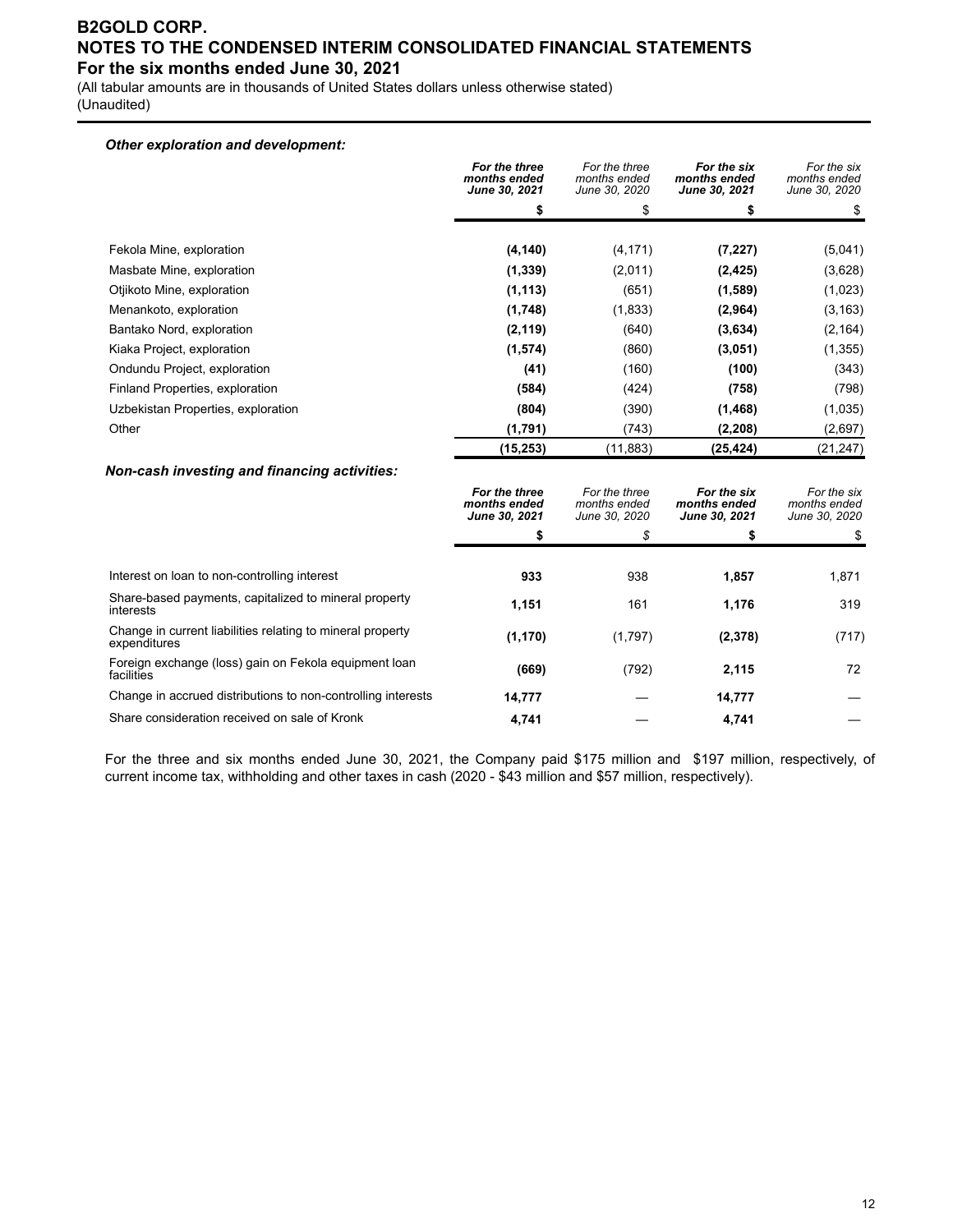(All tabular amounts are in thousands of United States dollars unless otherwise stated) (Unaudited)

## *15 Segmented information*

The Company's reportable operating segments for 2021 include its mining operations, namely the Fekola, Masbate and Otjikoto mines. The "Other Mineral Properties" segment consists of the Company's interests in mineral properties which are at various stages of exploration and development, including the Company's interests in the Gramalote Project, Calibre and BeMetals. The "Corporate and Other" segment includes corporate operations.

The Company's segments are summarized in the following tables:

|                          | For the three months ended June 30, 2021 |                        |                         |                                              |                      |              |  |  |
|--------------------------|------------------------------------------|------------------------|-------------------------|----------------------------------------------|----------------------|--------------|--|--|
|                          | Fekola<br><b>Mine</b>                    | Masbate<br><b>Mine</b> | Otjikoto<br><b>Mine</b> | Other<br><b>Mineral</b><br><b>Properties</b> | Corporate<br>& Other | <b>Total</b> |  |  |
|                          | \$                                       | \$                     | \$                      | \$                                           | \$                   | \$           |  |  |
| External gold revenue    | 208.256                                  | 109,377                | 45,357                  |                                              |                      | 362,990      |  |  |
| <b>Production costs</b>  | 69.737                                   | 40.348                 | 22,208                  |                                              |                      | 132,293      |  |  |
| Depreciation & depletion | 41.878                                   | 24.379                 | 11,552                  | 18                                           | 558                  | 78,385       |  |  |
| Net income (loss)        | 44,105                                   | 23.624                 | 5,685                   | 3,624                                        | (3,056)              | 73,982       |  |  |
| Capital expenditures     | 12.861                                   | 8.117                  | 22.204                  | 12.663                                       | 1.695                | 57.540       |  |  |
| <b>Total assets</b>      | 1,310,771                                | 821.435                | 465.365                 | 396.183                                      | 302.497              | 3.296.251    |  |  |

|                          | For the three months ended June 30, 2020 |                                                   |         |                                              |                      |              |  |  |  |  |
|--------------------------|------------------------------------------|---------------------------------------------------|---------|----------------------------------------------|----------------------|--------------|--|--|--|--|
|                          | Fekola<br><b>Mine</b>                    | Otjikoto<br><b>Masbate</b><br><b>Mine</b><br>Mine |         | Other<br><b>Mineral</b><br><b>Properties</b> | Corporate<br>& Other | <b>Total</b> |  |  |  |  |
|                          | \$                                       | \$                                                | \$      | S                                            |                      | \$           |  |  |  |  |
|                          |                                          |                                                   |         |                                              |                      |              |  |  |  |  |
| External gold revenue    | 285.780                                  | 75.580                                            | 80,579  |                                              |                      | 441,939      |  |  |  |  |
| <b>Production costs</b>  | 45,220                                   | 32,201                                            | 19,566  |                                              |                      | 96,987       |  |  |  |  |
| Depreciation & depletion | 41.474                                   | 12.619                                            | 21,489  |                                              | 207                  | 75.789       |  |  |  |  |
| Net income (loss)        | 115.144                                  | 19.458                                            | 19,332  | (3, 458)                                     | (12, 515)            | 137,961      |  |  |  |  |
| Capital expenditures     | 56.511                                   | 6.540                                             | 11.571  | 6.020                                        | 21                   | 80,663       |  |  |  |  |
| Total assets             | 1,431,586                                | 668.845                                           | 436.545 | 321,819                                      | 387.508              | 3,246,303    |  |  |  |  |

#### *For the For the six months ended June 30, 2021*

|                          | Fekola<br><b>Mine</b> | Masbate<br>Mine | Otjikoto<br><b>Mine</b> | Other<br><b>Mineral</b><br><b>Properties</b> | Corporate<br>& Other | <b>Total</b> |  |
|--------------------------|-----------------------|-----------------|-------------------------|----------------------------------------------|----------------------|--------------|--|
|                          | \$                    | \$              | \$                      | \$                                           | \$                   | \$           |  |
| External gold revenue    | 423,996               | 207,832         | 93,464                  |                                              |                      | 725,292      |  |
| Production costs         | 127.348               | 72,333          | 44.244                  |                                              |                      | 243,925      |  |
| Depreciation & depletion | 77.903                | 44,594          | 22,039                  | 32                                           | 1.105                | 145,673      |  |
| Net income (loss)        | 88.726                | 67,963          | 12.402                  | 8,251                                        | (4,528)              | 172,814      |  |
| Capital expenditures     | 33.344                | 15.767          | 41,555                  | 21,652                                       | 3.210                | 115,528      |  |
| Total assets             | 1.310.771             | 821.435         | 465.365                 | 396,183                                      | 302.497              | 3,296,251    |  |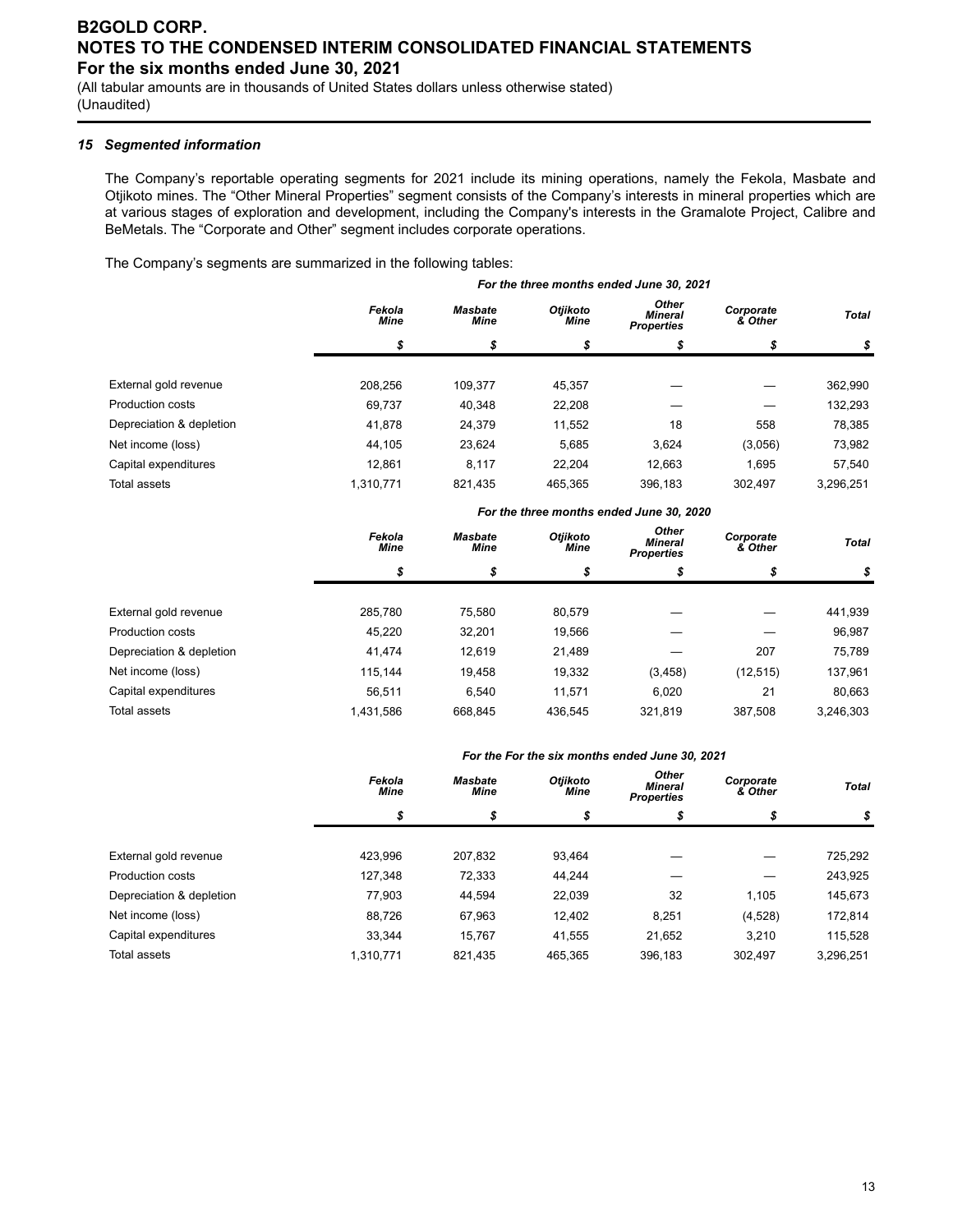(All tabular amounts are in thousands of United States dollars unless otherwise stated)

(Unaudited)

|                          | For the For the six months ended June 30, 2020 |                                                   |         |                                              |                      |              |  |  |  |
|--------------------------|------------------------------------------------|---------------------------------------------------|---------|----------------------------------------------|----------------------|--------------|--|--|--|
|                          | Fekola<br><b>Mine</b>                          | Otjikoto<br><b>Masbate</b><br><b>Mine</b><br>Mine |         | Other<br><b>Mineral</b><br><b>Properties</b> | Corporate<br>& Other | <b>Total</b> |  |  |  |
|                          | \$                                             | \$                                                | \$      | \$                                           |                      | \$           |  |  |  |
|                          |                                                |                                                   |         |                                              |                      |              |  |  |  |
| External gold revenue    | 525.406                                        | 149.994                                           | 146.837 |                                              |                      | 822,237      |  |  |  |
| <b>Production costs</b>  | 88.321                                         | 63.211                                            | 37.011  |                                              |                      | 188,543      |  |  |  |
| Depreciation & depletion | 80.689                                         | 25,177                                            | 40,328  |                                              | 461                  | 146,655      |  |  |  |
| Net income (loss)        | 200.553                                        | 38,674                                            | 20.434  | 2.217                                        | (40,909)             | 220,969      |  |  |  |
| Capital expenditures     | 131.514                                        | 12.918                                            | 23.675  | 25.203                                       | 61                   | 193,371      |  |  |  |
| Total assets             | 1.431.586                                      | 668.845                                           | 436.545 | 321.819                                      | 387.508              | 3.246.303    |  |  |  |

The Company's mining interests are located in the following geographical locations:

|                  | June 30, 2021 | <b>December 31, 2020</b> |
|------------------|---------------|--------------------------|
|                  | \$            | \$                       |
| Mining interests |               |                          |
| Mali             | 1,084,919     | 1,134,868                |
| Philippines      | 650,080       | 685,139                  |
| Namibia          | 350,236       | 336,897                  |
| Colombia         | 113,354       | 105,665                  |
| Burkina Faso     | 84,697        | 81,382                   |
| Nicaragua        | 85,582        | 76,235                   |
| Canada           | 24,334        | 24,160                   |
| Finland          | 9,792         | 9,034                    |
| Other            | 19,298        | 9,875                    |
|                  | 2,422,292     | 2,463,255                |

## *16 Commitments*

As at June 30, 2021, the Company had the following commitments (in addition to those disclosed elsewhere in these financial statements):

- For payments at the Fekola Mine of \$10 million related mobile equipment, \$7 million for major overhauls, \$1 million related to the solar plant and \$1 million for other capital projects, all of which is expected to be incurred in 2021.
- For payments at the Masbate Mine of \$1 million related to major overhauls, \$1 million related to tailings facility upgrades and \$1 million for access to new areas in the mine plan, all of which is expected to be incurred in 2021.
- For payments of \$48 million for the Wolfshag underground project at the Otjikoto Mine, of which \$11 million is expected to be incurred in 2021, \$34 million in 2022 and \$3 million in 2023. In addition, payments of \$11 million for the Nampower grid connection of which \$6 million is expected to be incurred in 2021 and \$5 million in 2022.
- For payments at the Gramalote Project of \$9 million for the Company's share of development costs, \$8 million of which is expected to be incurred in 2021 and \$1 million which is expected to be incurred in 2022.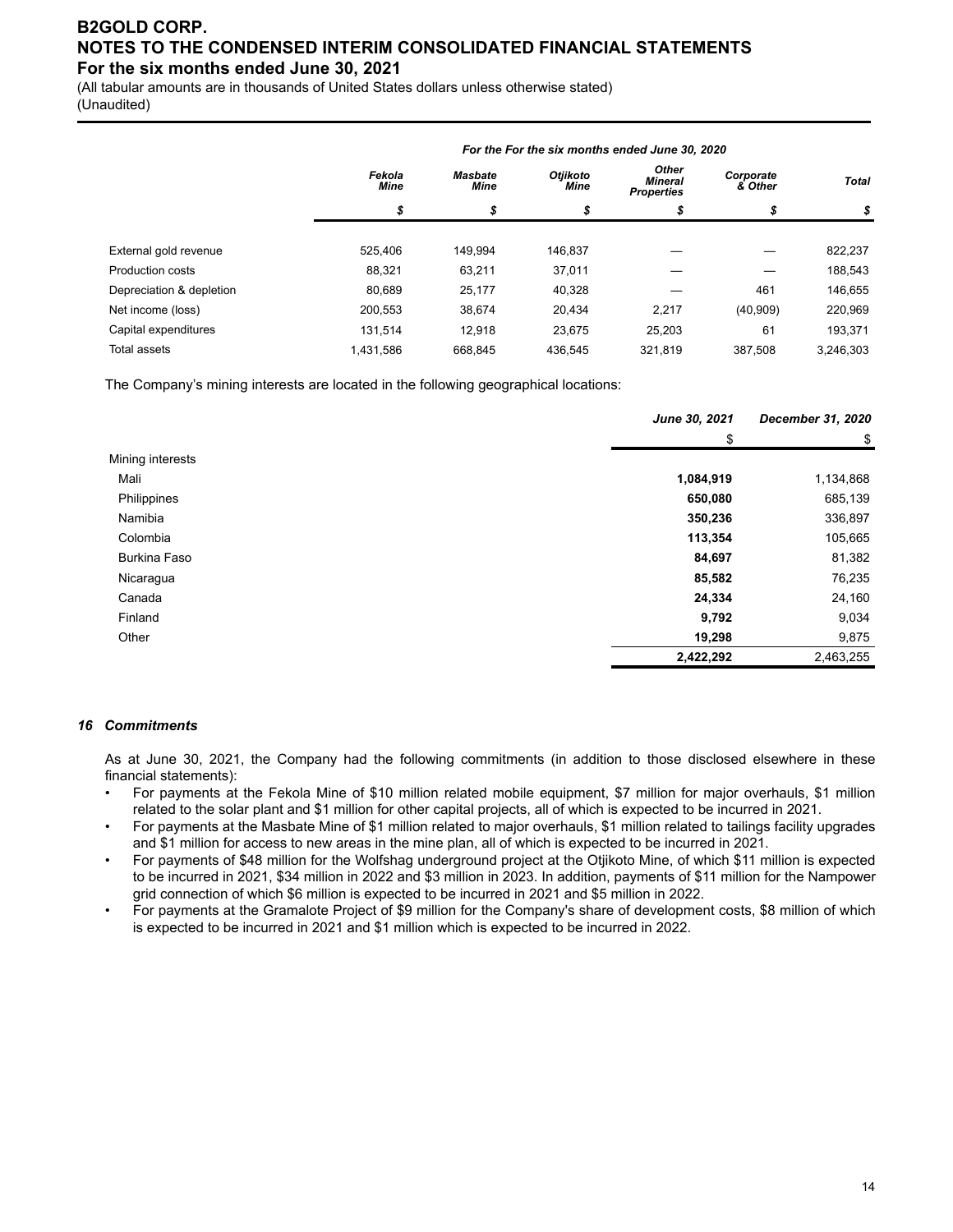# **B2GOLD CORP. MINING INTERESTS SCHEDULE (NOTE 17) For the six months ended June 30, 2021**

(All tabular amounts are in thousands of United States dollars) (Unaudited)

|                                                                   | Cost                               |                  |                  |                                                      |                                    |                                    | <b>Accumulated depreciation</b> |                  |                                    | <b>Net carrying value</b>          |                                    |
|-------------------------------------------------------------------|------------------------------------|------------------|------------------|------------------------------------------------------|------------------------------------|------------------------------------|---------------------------------|------------------|------------------------------------|------------------------------------|------------------------------------|
|                                                                   | <b>Balance</b> at<br>Dec. 31, 2020 | <b>Additions</b> | <b>Disposals</b> | Reclass /<br><b>Mine</b><br>restoration<br>movements | <b>Balance</b> at<br>Jun. 30, 2021 | <b>Balance at</b><br>Dec. 31, 2020 | <b>Depreciation</b>             | <b>Disposals</b> | <b>Balance at</b><br>Jun. 30, 2021 | <b>Balance at</b><br>Jun. 30, 2021 | <b>Balance</b> at<br>Dec. 31, 2020 |
|                                                                   | \$                                 | \$               | \$               | \$                                                   | \$                                 | \$                                 | \$                              | \$               | \$                                 | <sup>\$</sup>                      | \$                                 |
| Property, plant and equipment (depletable)                        |                                    |                  |                  |                                                      |                                    |                                    |                                 |                  |                                    |                                    |                                    |
| Fekola                                                            | 1,516,134                          | 32,992           | (2, 129)         | (2,642)                                              | 1,544,355                          | (416, 559)                         | (84, 935)                       | 31               | (501, 463)                         | 1,042,892                          | 1,099,575                          |
| Masbate                                                           | 1,046,577                          | 15,313           | $\qquad \qquad$  | (4, 456)                                             | 1,057,434                          | (361, 438)                         | (45, 916)                       | $\qquad \qquad$  | (407, 354)                         | 650,080                            | 685,139                            |
| Otjikoto                                                          | 696,956                            | 40,583           | (730)            | (2,024)                                              | 734,785                            | (371, 138)                         | (25, 284)                       | 721              | (395, 701)                         | 339,084                            | 325,818                            |
|                                                                   | 3,259,667                          | 88,888           | (2, 859)         | (9, 122)                                             | 3,336,574                          | (1, 149, 135)                      | (156, 135)                      | 752              | (1,304,518)                        | 2,032,056                          | 2,110,532                          |
| Exploration & evaluation properties (pre-depletable)              |                                    |                  |                  |                                                      |                                    |                                    |                                 |                  |                                    |                                    |                                    |
| Gramalote                                                         | 95,435                             | 7,689            |                  |                                                      | 103,124                            |                                    |                                 |                  |                                    | 103,124                            | 95,435                             |
| Kiaka                                                             | 80,927                             | 3,276            |                  |                                                      | 84,203                             |                                    |                                 |                  |                                    | 84,203                             | 80,927                             |
| Menankoto                                                         | 28,991                             | 2,701            |                  | -                                                    | 31,692                             |                                    |                                 |                  | -                                  | 31,692                             | 28,991                             |
| Ondundu                                                           | 10,701                             | 101              |                  | -                                                    | 10,802                             |                                    |                                 |                  | -                                  | 10,802                             | 10,701                             |
| Mocoa Royalty                                                     | 10,230                             |                  |                  |                                                      | 10,230                             |                                    |                                 |                  | -                                  | 10,230                             | 10,230                             |
| <b>Bantako Nord</b>                                               | 6,191                              | 3,934            |                  | -                                                    | 10,125                             |                                    |                                 |                  | -                                  | 10,125                             | 6,191                              |
| Finland                                                           | 9,034                              | 758              |                  | -                                                    | 9,792                              | —                                  |                                 |                  |                                    | 9,792                              | 9,034                              |
| Uzbekistan                                                        | 4,131                              | 1,581            |                  | -                                                    | 5,712                              |                                    |                                 |                  |                                    | 5,712                              | 4,131                              |
| Other                                                             | 6,688                              | 2,007            | (4, 741)         | -                                                    | 3,954                              |                                    |                                 |                  |                                    | 3,954                              | 6,688                              |
|                                                                   | 252,328                            | 22,047           | (4, 741)         | $\qquad \qquad =$                                    | 269,634                            | $\equiv$                           | $\overline{\phantom{m}}$        | $\equiv$         | $\overline{\phantom{0}}$           | 269,634                            | 252,328                            |
| Corporate                                                         |                                    |                  |                  |                                                      |                                    |                                    |                                 |                  |                                    |                                    |                                    |
| Office, furniture & equipment                                     | 28,394                             | 1,279            | (1,506)          | $\overline{\phantom{0}}$                             | 28,167                             | (4, 234)                           | (1, 105)                        | 1,506            | (3,833)                            | 24,334                             | 24,160                             |
|                                                                   | 3,540,389                          | 112,214          | (9, 106)         | (9, 122)                                             | 3,634,375                          | (1, 153, 369)                      | (157, 240)                      | 2,258            | (1,308,351)                        | 2,326,024                          | 2,387,020                          |
| Investments in associates (accounted for using the equity method) |                                    |                  |                  |                                                      |                                    |                                    |                                 |                  |                                    |                                    |                                    |
| Calibre                                                           | 76,235                             | 9,347            |                  |                                                      | 85,582                             |                                    |                                 |                  |                                    | 85,582                             | 76,235                             |
| <b>BeMetals</b>                                                   |                                    | 10,686           |                  |                                                      | 10,686                             |                                    |                                 |                  |                                    | 10,686                             |                                    |
|                                                                   | 76,235                             | 20,033           |                  | $\overline{\phantom{m}}$                             | 96,268                             | $\overline{\phantom{m}}$           | $\qquad \qquad -$               |                  | $\qquad \qquad -$                  | 96,268                             | 76,235                             |
|                                                                   | 3,616,624                          | 132,247          | (9, 106)         | (9, 122)                                             | 3,730,643                          | (1, 153, 369)                      | (157, 240)                      | 2,258            | (1,308,351)                        | 2,422,292                          | 2,463,255                          |
|                                                                   |                                    |                  |                  |                                                      |                                    |                                    |                                 |                  |                                    |                                    |                                    |